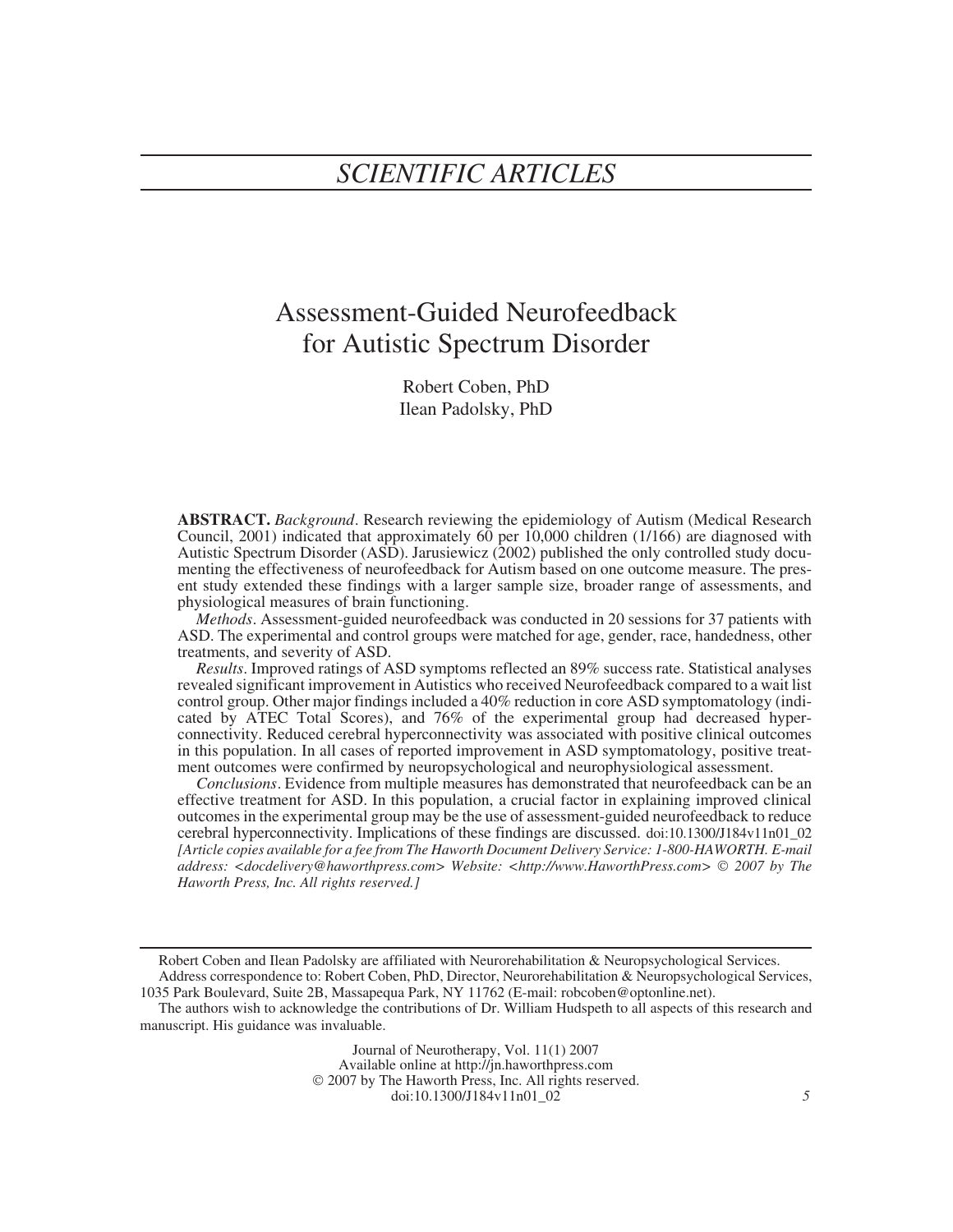**KEYWORDS.** Neurofeedback, QEEG analysis, infrared (IR) imaging, neuropsychological assessment, Autistic Spectrum Disorder, Autism, Asperger's Syndrome, executive deficits, hyperconnectivity, hypoconnectivity

# *INTRODUTION*

In recent years, Autistic Spectrum Disorder (ASD) has shown a dramatic increase in prevalence. A review of prevalence survey research forASD(identifiedbyDSM-IV criteriaforAutism, Asperger's Syndrome, and Pervasive Developmental Disorder-Not Otherwise Specified) across the United States and the United Kingdom reported rates of ASD substantially increased from prior surveys indicating 5 to 10 per 10,000 children to as high as 50 to 80 per 10,000 (equivalent to a range of 1 in 200 to 1 in 125 children with ASD) (Blaxill, 2004). Anotherreviewofresearchontheepidemiologyof Autism (Medical Research Council, 2001) indicated that approximately 60 per 10,000 children (equivalent to a range of 1 in 166 children) are diagnosed with Autistic Spectrum Disorder.

Autism is defined as a neurodevelopmental disorder characterized by impairment in social interaction and communication. Historically, Kanner and Asperger introduced the term Autism (Kanner & Eisenberg, 1956; Asperger, 1991/1944). Further research concluded that Autism can be categorizedas part of a spectrum of heterogeneous disorders. This continuum of disorders is characterized by a broad range of abilities and levels of severity. The common feature of Autistic Spectrum Disorder (ASD) is qualitative impairment in social and communication domains, as well as imaginative development (Wing & Gould, 1979). More current research indicates that Autism is one of a range ofrelated Pervasive Disorders including: Asperger's Disorder, Pervasive Developmental Disorder-Not Otherwise Specified (PDD-NOS), Childhood Disintegrative Disorder (CDD), and Rett's Disorder (Medical Research Council, 2001).

The triad of symptoms including impaired communication, social skills, and imaginative development formed the basis for the current international classification systems–International Classification of Diseases (ICD-10; WHO, 1993) and Diagnostic and Statistical

Manual, 4th edition (DSM-IV; APA, 1994). Both diagnostic systems characterize ASD as a disorder of early onset (before the age of 3), with impairment in social interaction, communication and imagination, as well as restricted interests and activities (Medical Research Council, 2001).

The heterogeneity within the spectrum of Autistic Disorders has led researchers to propose a division of Autism into subgroups: (1) Low, medium, and high-functioning; and (2)Non-regressiveandregressivesubtypesdifferentiated by age of onset. Regressive Autism occurs in 15-40% of children with ASD. This disorder is characterized by normal development for 15-19 months followed by loss of vocabulary, reduced social interaction and responsiveness, and sometimes repetitive play behavior (Medical Research Council, 2001).

In some cases, children with Autism may never develop patterns of typical speech. Their speech may be inflexible and unresponsive to the context. Speech may be limited to echolalia or narrow topics of specialized knowledge. Communicative impairment includes nonverbal cues such as eye contact, facial expression, and gesture. Social behaviors are often characterized by lack of interaction; play lacks cooperation and imagination and is narrowly focused on repetitive activities (Belmonte et al., 2004).

Executive deficits associated with Autism have been attributed to frontal lobe dysfunction resulting in perseveration and the inability to shift attention. Weak central coherence (a preference for local detail over global processing) has been attributed to individuals with Autism to explain their superior ability to attend to details. In addition, weak central coherence also predicts the tendency of people with Autism to have deficits in understanding global systems or the relation between the parts and the whole (Baron-Cohen, 2004).

The other subdivisions of Autistic Spectrum Disorder include: Asperger's Disorder, Pervasive Developmental Disorder-Not Otherwise Specified, Childhood Disintegrative Disorder,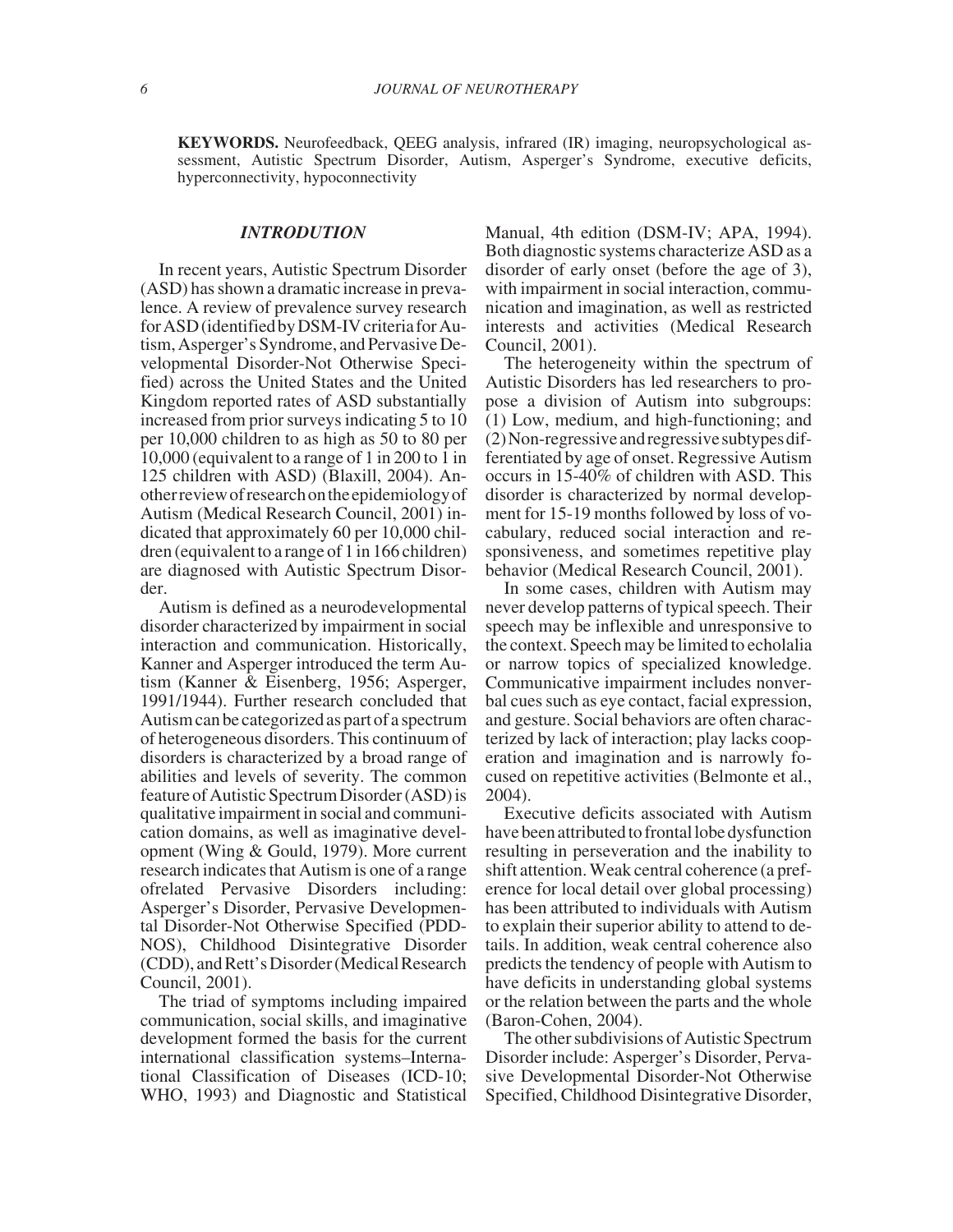and Rett's Disorder. Individuals with Asperger's Syndrome frequently have high levels of cognitive function, speech is characterized by literal pedantic communication, difficulty comprehending implied meaning and fluid motion, as well as inappropriate social interaction. Pervasive Developmental Disorder-Not Otherwise Specified (PDD-NOS) reflects deficits in language and social skills which do not meet the criteria of other disorders. In contrast, Childhood Disintegrative Disorder and Rett's Disorder both have normal periods of early development followed by loss of previously acquired skills. Most of the conditions described involve deficits in communication and social skills, however they vary considerably in terms of onset and severity of symptomatology included within the Autistic Spectrum of Disorders (Attwood, 1998; Hamilton, 2000; McCandless, 2005; Sicile-Kira, 2004; Siegel, 1996).

Current research suggests that Autistic Spectrum Disorders may be associated with functional disconnectivity between brain regions. There is evidence for anomalies in the functional connectivity of the medial temporal lobe (Baron-Cohen, 2004; Belmonte et al., 2004). Abnormalities were found specifically in the functional integration of the amygdala and parahippocampal gyrus (Welchew et al., 2005).Thispointstotheneedfortherapeuticinterventions which address ASD as a neurodevelopmental and brain disorder.

Recent survey research reported on the therapies that parents most frequently selected for their children with Autistic Spectrum Disorder (Green et al., 2006). The majority of parents reported utilizing as many as seven different treatment modalities to ameliorate their children's symptoms of Autism. These include speech therapy (the most common), visual schedules, sensory integration, applied behavior analysis, medications, special diets, andvitamin supplements (Green et al., 2006).

The Research Units on Pediatric Psychopharmacology (RUPP) Autism Network (2005a; 2005b) has conducted two separate studies related to the use of Risperidone and Methylphenidate. In the first of these studies (RUPP Autism Network, 2005a), Risperidone was effective in reducing irritability, but with side effects and a significant relapse rate. In the

Methylphenidate study (RUPP Autism Network, 2005b), 49% of the sample was considered positive responders, but with significant non-responders and an 18% side effect rate. Behavior therapy is another frequently implemented treatment for children with Autism. Smith et al. (2000) demonstrated that intensive treatment conducted over two to three years was successful in improving IQ and language functions. Sallows and Graupner (2005) observed a significant improvement in 48% of the subjects. Rapid learners were in regular education by age 7. The best outcomes were associated with the capacity for imitation, social responsiveness, and language.

Although behavior therapy improves social, cognitive and language skills, years of intensive training are required before children can attain positive treatment outcomes. Parents who select behavior therapy for their children with Autism appear to be highly motivated and committed to completion of the program.

Other interventions that has been studied in terms of efficacy include vitamin, mineral, and enzyme supplementation. Adams and Holloway (2004) conducted a randomized, doubleblind placebo controlled study to investigate the effects of a multivitamin/mineral supplement on  $ASD(n=20)$ . The results indicated that 84% of their sample had improved sleep and gastrointestinal symptoms, but there was a side effect rate of 18%. Chez et al. (2002) found that L-carnosine supplementation led to improved ratings of behavior, socialization and communication.

When vitamin and mineral deficiencies are treated, there can be improvement in certain conditions co-occurring with Autism such as gastrointestinal and sleep disorders.However, some children with Autism may have allergic reactions to certain forms or dosages of vitamin and mineral supplementation. Therefore, careful monitoring of dosage levels and adjustments are required.

Special diets are another biomedical nondrug intervention which were found to be effective in the treatment of Autism. Reichelt and Knivsberg (2003) found that a gluten- free/casein-free diet followed over four years led to improvements in cognitive, social, language, and behavioral domains. The total number of children who improved following the dietary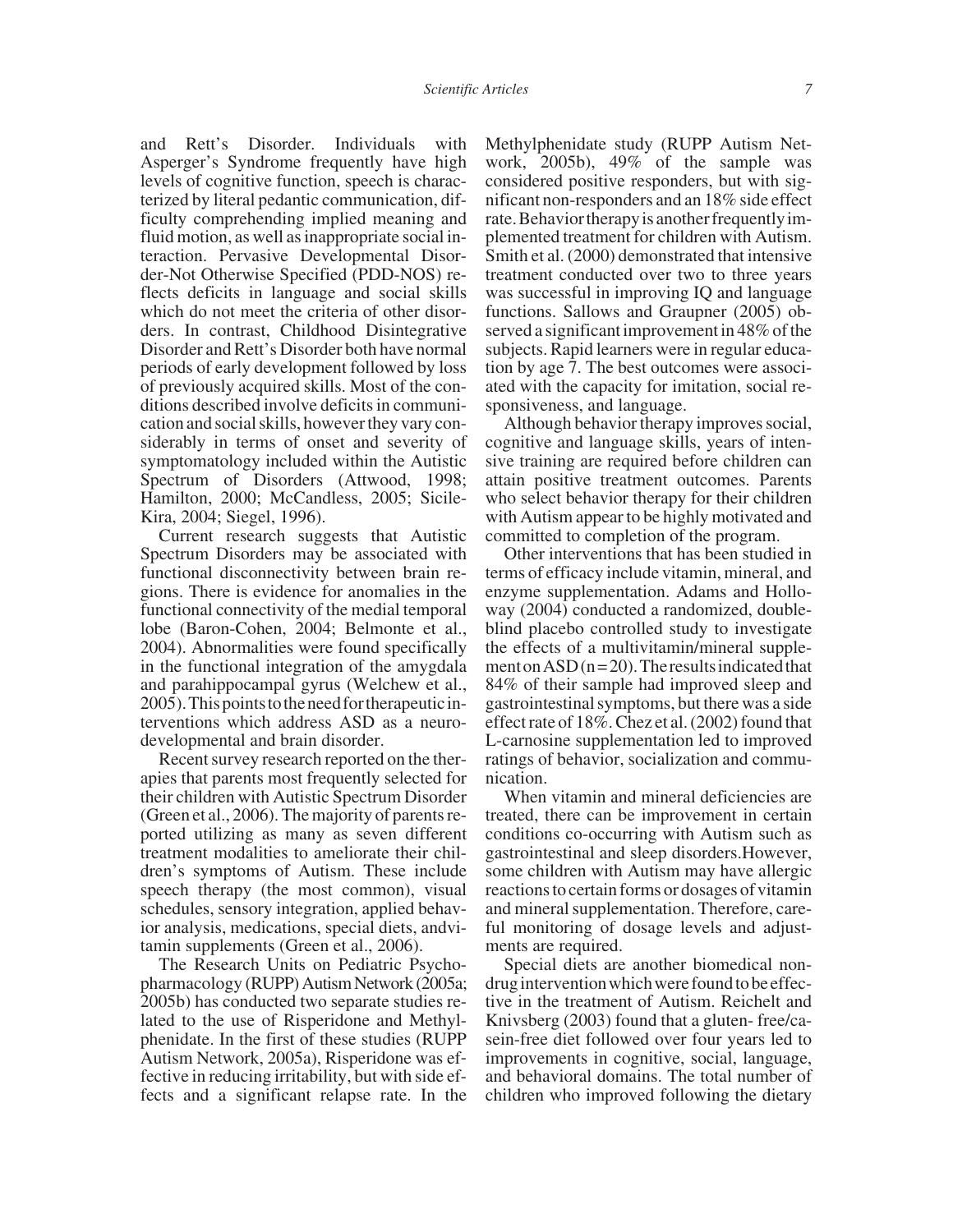intervention was not reported in the study. Therefore, percentage of improvement for the group receiving the intervention could not be calculated.

Based on research reporting the co-occurrence of gastrointestinal conditions with Autism, secretin (a gastrointestinal hormone) has also been studied as a treatment for Autism. Roberts et al. (2001) investigated the effects of repeated doses of intravenous secretin on 64 children diagnosed with Autism in a randomized, placebo controlled study. Following treatment, receptive and expressive language improved in both groups but the amount of improvement did not distinguish between groups. However, parents anecdotally reported the following changes: sleep improvement in 7 children (10.9%), 4 of whom had diarrhea according to the GI questionnaire (6.25%), toilet training in 3 shortly after the injection (4.68%); and more connectedness in 5 children (7.8%). Twenty-one percent of children receiving secretin injections had generalized flushing in the neck, face or chest immediately following the injection (Roberts et al., 2001).

Another condition that can co-occur with Autism is heavy metal toxicity which involves excessive levels of mercury. Chelation therapy utilizesDi-mercaptosuccinic-Acid(DMSA)to clear the body of mercury or other toxic metals. Bradstreet et al. (2003) conducted a case control study of mercury toxicity in children with Autistic Spectrum Disorders  $(n=221)$ . Following an oral chelating agent, urinary mercury concentrations were significantly higher in 221 children with Autistic Spectrum Disorders than in 18 normal controls (p< .0002). Vaccinated children with ASD had significantly higher urinary mercury concentrations then did vaccinated controls (p< .005).

Holmes (2001) documented the progress of children with Autism ( $n = 85$ ; 40 aged 1-5 yrs.; 25 aged 6-12 yrs.; 16 aged 13-17 yrs.; and 4 aged >18 yrs.) treated with chelation (DMSA+ lipoic acid) for at least four months. Marked improvement in behavior, language, and social interaction was noted in 35% of children 1-5 years of age. Moderate improvement was found in 39% of children aged 1-5, 28% of children aged 6-12 and 6% of children aged 13-17. However, 52% of children aged 6-12, 68% of children aged 13-17 made only slight improvement, and 75% of individuals over 18 made no improvement. The results of the Holmes study indicate that chelation therapy was effective for children with Autism under the age of six.In contrast, the majority of older children and adolescents did not benefit from this treatment (Kirby, 2005). Holmes (2001) noted that younger patients excreted larger quantities of mercury than did older patients which may explain this discrepancy in treatment outcomes.

Rimland (2005) in association with the Autism Research Institute collected responses from 23,700 parents of children with Autism rating the efficacy of biomedical drug and non-drug interventions. The benefit to harm ratios for several of the therapies discussed previously are listed below in Table 1.

As shown in Table1, the most effectiverated treatments are chelation, digestive enzymes, and gluten-/casein-free diets. These findings are based on parent report only and additional research is necessary to provide further support for these findings. Special diets can also result in improved ASD symptoms, however regression in symptoms can occur after discontinuation of the diet (Reichelt & Knivsberg, 2003). Digestive enzymes must also be continued to maintain improved treatment outcomes. Vitamin therapy and secretin may also be beneficial, however some children with Autism may have allergic reactions to secretin and certain forms of vitamin and mineral supplementation (Adams & Holloway, 2004; Roberts et al. 2001).

TABLE 1. Benefits to Harm Ratios

| <b>Treatments</b>           | Ratios |
|-----------------------------|--------|
| Risperidal                  | 3.0:1  |
| Ritalin                     | 0.7:1  |
| Haldol                      | 0.9:1  |
| Thorazine                   | 0.7:1  |
| <b>B6</b> with Magnesium    | 10:1   |
| Digestive Enzymes           | 20:1   |
| <b>Intravenous Secretin</b> | 6.7:1  |
| Gluten-/Casein-Free Diet    | 20:1   |
| Chelation                   | 35:1   |

Note. All benefit to harm ratios listed are modified from Rimland (2005) based on parent ratings of biomedical interventions.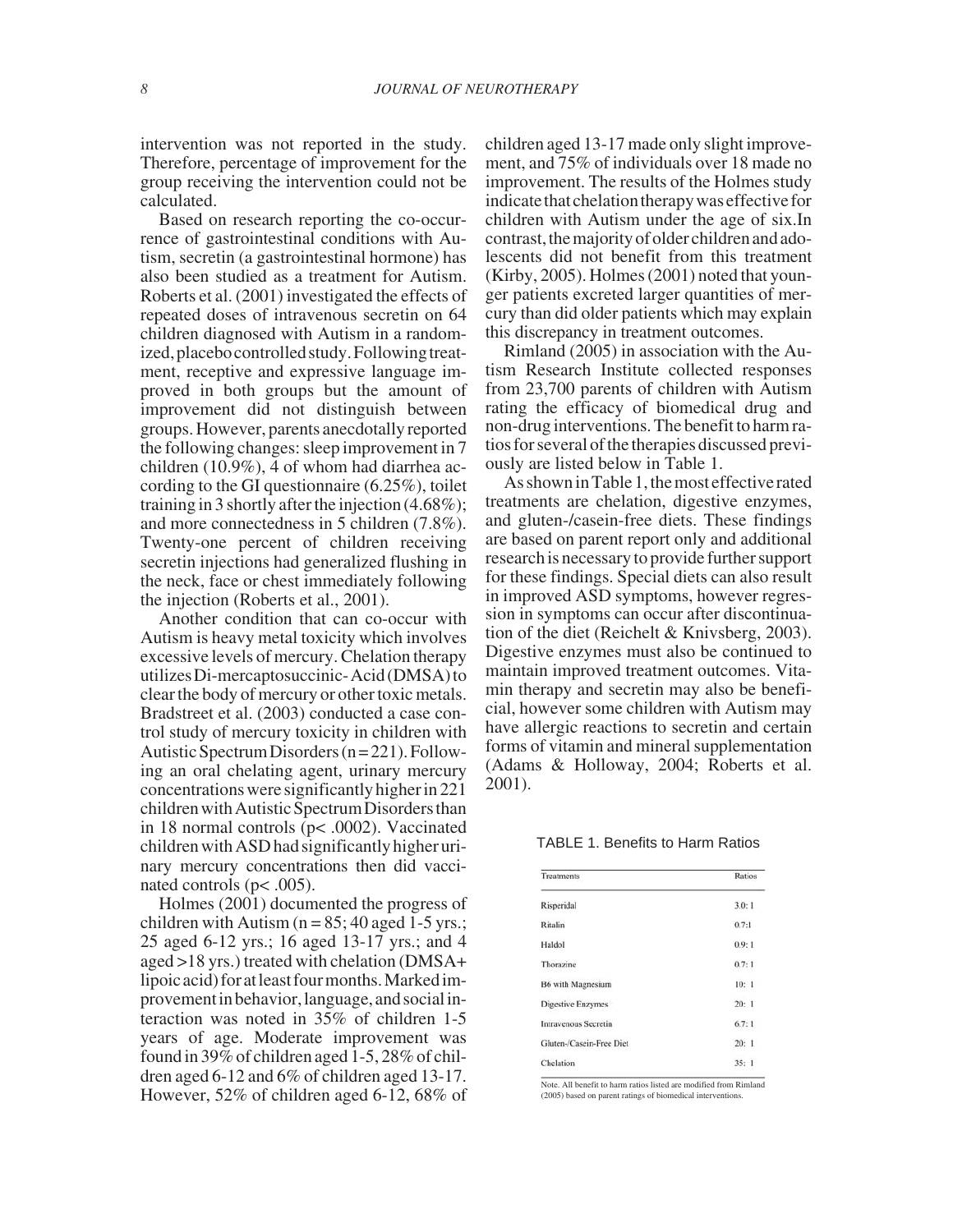The least effective rated treatments for ASD were Ritalin, Risperidal, Thorazine, and Haldol. Although neuroleptics (i.e., Thorazine and Haldol) may reduce dysfunctional behaviors associated with ASD, adverse side effects such as sedation, irritability, and extrapyramidal dyskinesias limit the use of these medications (Committee on Children with Disabilities, 2001). In addition, side effects can include weight gain (for Risperidal), decreased appetite and difficulty falling asleep (for Ritalin). There may also be a rebound of aggressive behavior when medication is discontinued (RUPP Autism Network, 2005a; RUPP Autism Network, 2005b).

In comparison, neurofeedback is a non-invasive therapeutic intervention which has been shown to enhance neuroregulation and metabolic function (Coben, 2005b, 2005c). In contrast to behavior therapy, positive treatment outcomes as a result of neurofeedback training are achieved over the course of several months rather than a year or more of intensive training.Neurofeedback has no adverse side effects while psychopharmacological interventions, as well as certain vitamin/mineral supplementation and secretin are associated with side effects. The therapeutic treatment outcomes of neurofeedback training are maintained over time and do not reverse after treatment is withdrawn (Linden, Habib, & Radojevic, 1995; Lubar et al., 1995; Monastra et al., 2005; Tansey, 1993) as in drug therapy, diet therapy, and supplementation with vitamins, minerals, and enzymes.

In1994,CowanandMarkhamconductedthe first case study of neurofeedback with Autism. QEEG analysis was performed on an 8 year old girl diagnosed with high functioning Autism during eyes open and at rest. The findings indicated an abnormally high amount of alpha (8-10 Hz) and theta (4-8 Hz) activity predominately in the parietal and occipital lobes. Based on these results, a neurofeedback protocol was designed to suppress the ratio of theta and alpha (4-10 Hz) to beta (16-20) EEG activity at central and parietal sites using a bipolar (sequential) montage (two scalp electrodes and one ear reference electrode). The findings following 21 neurofeedback sessions included: increased sustained attention, decreased autistic behaviors (inappropriate giggling, spinning), improved socialization based on parent and teacher reports. There were also substantial improvementsintheTestofVariablesofAttention (TOVA) for measures of inattention (omission), impulsivity (commission) and variability. A follow-up TOVA was administered two years later. All scores were within normal limits. In addition, the girl continued to maintain positive social interactions as reflected by engaging in team sports.

Other researchers have also reported positive treatment outcomes or normalizing trends for children with Autism or Asperger's Syndrome treated with neurofeedback (Sichel et al., 1995; Scolnick, 2005). However, these studies utilized only single case or small group designs without control groups. Thompson and Thompson (1995) conducted research on neurofeedback combined with metacognitive strategies for a group of boys  $(n = 15;$  aged 8-14). Nine of the children met criteria for Asperger's Syndrome and the others met criteria for Attention Deficit Disorder and Learning Disabilities. All 15 boys improved as indicated by parent-teacher interviews, academic functionandsustainedvisualandauditoryattention.

Jarusiewicz (2002) published the only group study documenting the efficacy of neurofeedback for Autistic Disorders. Forty participants responded to a request to participate in the research. Only 12 of the 20 experimental group children completed 20 or more sessions (range 20-69; mean = 36 sessions) necessary for data analysis. Measurement of treatment outcome was based on the use of only one assessment measure–the Autism Treatment Evaluation Checklist (ATEC). The initial protocols were reward at site C-4 referenced to the contralateral ear in the 10-13 Hz range or lower depending on each child's ATEC score. Inhibits were set at 2-7 Hz and 22-30 Hz. The 2-7 Hz inhibit was selected due to the significant levels ofdeltaandthetafoundinthespectralsofallthe children in the study. This protocol was applied to 57% of the children with adjustments as necessary (Jarusiewicz, 2002).

For children that experienced problems with vocalization during training, an F7 electrode placement with a right ear reference was utilized. The protocol included augmenting 15-18 Hz and inhibiting 2-7 Hz and 22-30 Hz. When children were able to maintain training without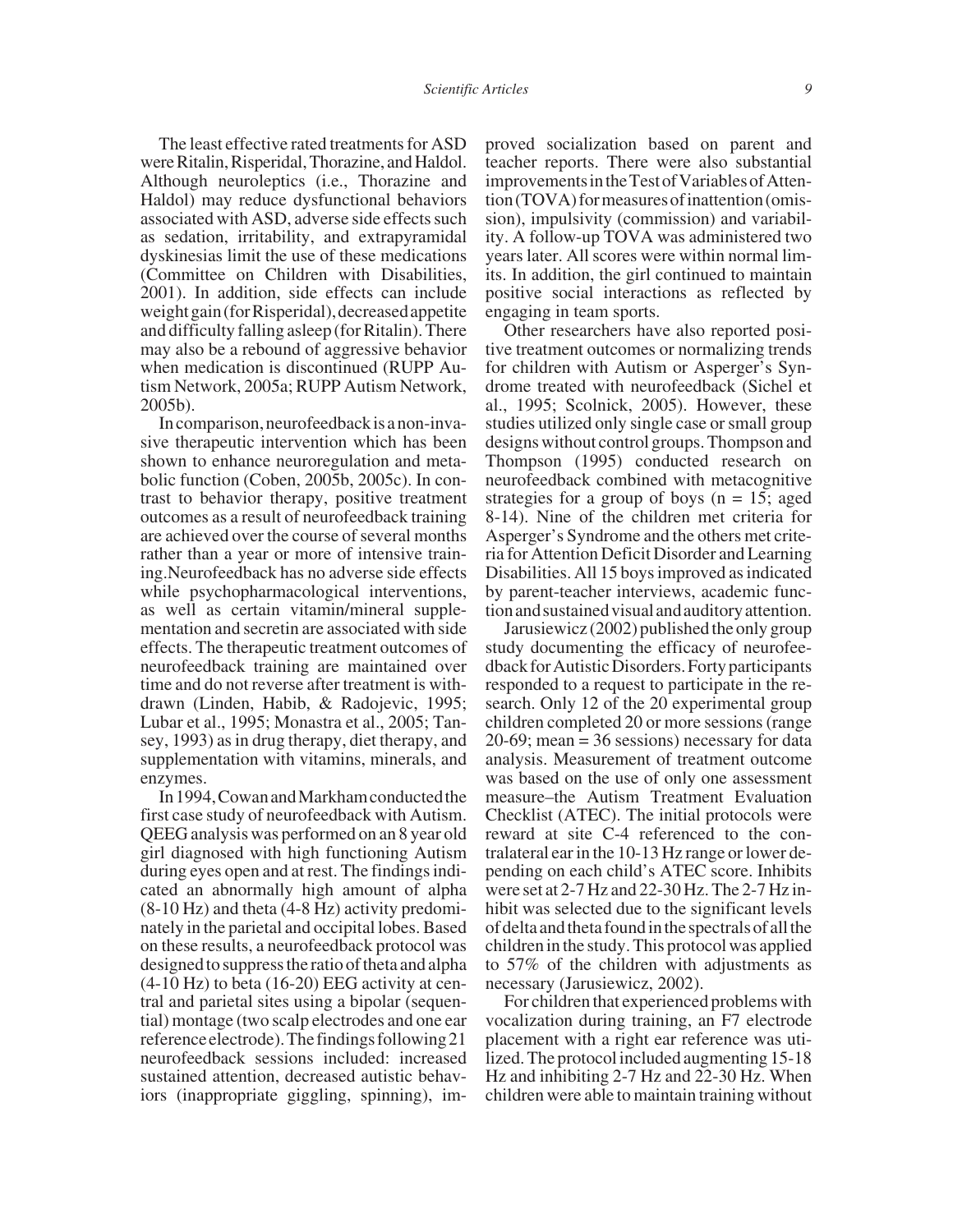demonstrating signs of overarousal, additional five minute increments were provided until the session reached 30 minutes in duration. This protocol was administered 15% of the time, and was frequently followed by the C4 electrode placement and initial protocol for calming effects (Jarusiewicz, 2002).

For children who required assistance in enhancing socialization and communication skills, a bipolar F3-F4 electrode placement was employed. A 7-10 Hz to 14.5- 17.5 Hz augment and 2-7 Hz and 22-30 Hz inhibit protocol was utilized. This protocol was employed 12% of thetime,anditwas discontinuedifgigglingand inappropriate laughter occurred (Jarusiewicz, 2002).

For children who experienced emotional instability, a bipolar T3-T4 electrode placement was implemented, beginning with 9-12 Hz rewards and inhibits at 2-7 Hz/ 22-30 Hz. Protocol frequencies were adjusted up or down if further reduction of anxiety, sadness, and hyperactivity were necessary. The protocol was employed 13% of the time. Children received one to three training sessions per week, with two sessions per week as the most common frequency of sessions.

Children with Autistic Spectrum Disorder who completed neurofeedback training attained a 26% average reduction in the total ATEC rated autism symptoms in contrast to  $3\%$ for the control group. Parents reported improvement in socialization, vocalization, anxiety, schoolwork, tantrums, and sleep while the control group had minimal changes in these domains (Jarusiewicz, 2002).

Further research on methods of developing effective neurofeedback protocols for children with Autistic Spectrum Disorders is needed. Autism encompasses a broad range of symptoms (e.g., anomalies in communication, social behavior, cognitive and motor function, seizure activity,obsessive compulsivebehavior,atypical sleeping and eating patterns), therefore one single assessment measure may not provide sufficient data to accurately target specific sites associated with dysfunction and disregulation. Coben's (2005a, 2005b, 2005c) research has shown that improved outcomes can result from assessment providing multiple data points to guide the development of individualized neurofeedback protocols which target specific

brain regions to increase activation, symmetry, and interconnectivity.

In the present study, we seek to extend Jarusiewicz' findings with a larger sample size and broader range of measures to evaluate treatment outcome. The assessments utilized included:neuropsychologicaltests, ratings of behavior and executive function, Quantitative EEG (QEEG) analysis, Infrared imaging to accurately target dysfunctional or disregulated regionsinneedofremediation,aswellasparent rating of treatment outcome. Treatment protocolswereassessment-basedandindividualized for each child receiving neurofeedback training.

#### *METHOD*

## *Participants*

Thirty-sevenchildrendiagnosed with Autistic Spectrum Disorder (ASD) participated in the study and served as the experimental group. There were 12 participants in the wait-list control group similarly diagnosed with ASD. The experimental and control groups were matched based on age, gender, race, handedness, other treatments,and severity of ASD as indicatedby the Autism Treatment Evaluation Checklist (ATEC). The experimental group received assessment-guided neurofeedback training for at least 20 sessions. Of the initial 38 patients that began the study, only one patient dropped out prior to completion of the study. No new treatments were undertaken by any participants during the course of the study. Procedures were explained to parents and informed consent was obtained for their children to participate in the study. Refer to Table 2 for the demographics of the neurofeedback group and Table 3 for the demographics of the control group.

As shown in Table 4, the ASD diagnoses for the experimental group were as follows: 56.8% (n = 21) had Pervasive Developmental Disorder-Not Otherwise Specified (PDD-NOS); 18.9%(n=7)Autism;13.5%(n=5)Asperger's Disorder; and  $10.8\%$  (n = 4) Childhood Disintegrative Disorder. The majority of participants (75.7%) were diagnosed with PDD-NOS or Autism.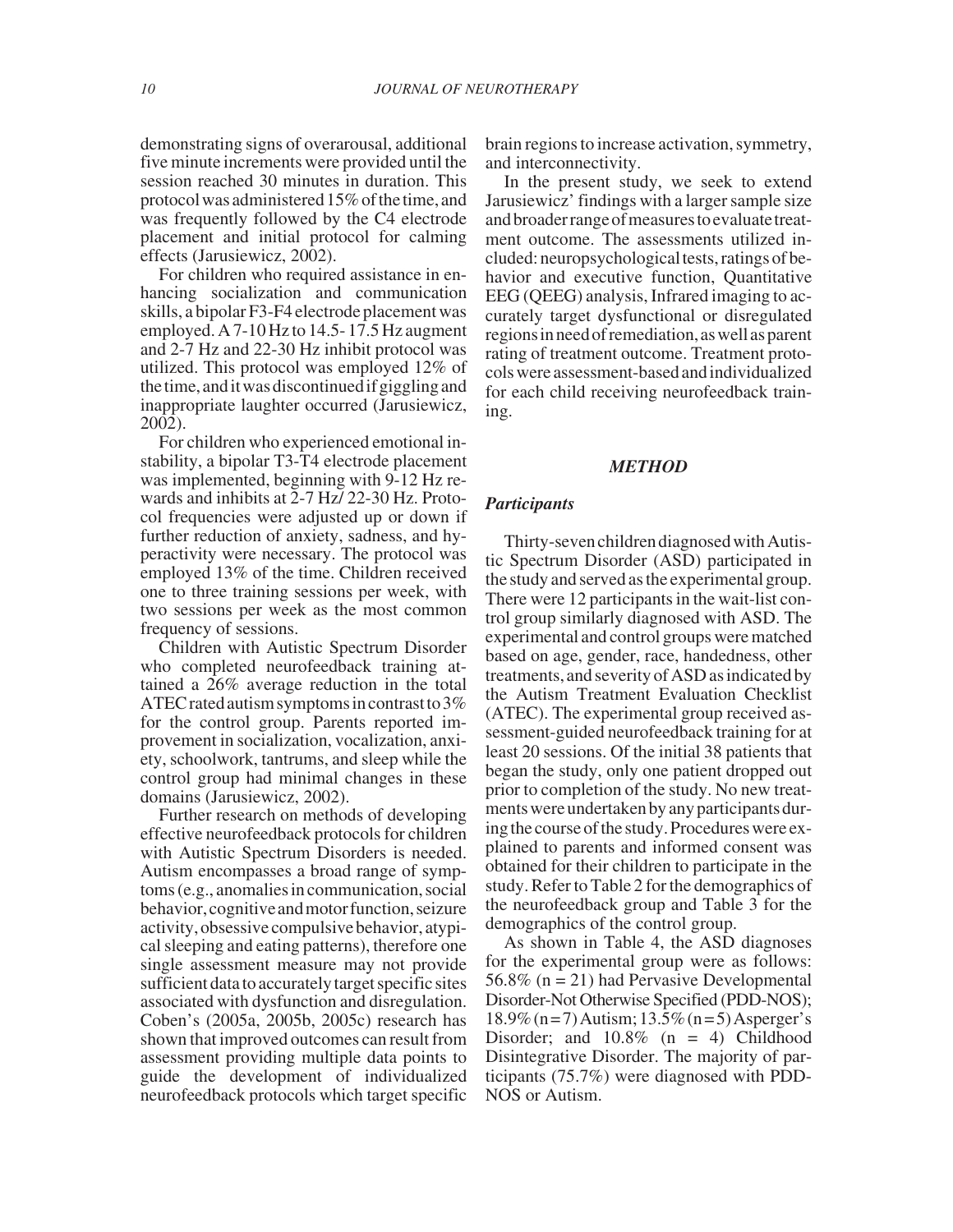TABLE 2. Demographics of Neurofeedback Group

| Age                | Gender    | Race         | Handedness | Number of Meds ATEC Score | Total          |
|--------------------|-----------|--------------|------------|---------------------------|----------------|
| Mean<br>8.92 years | 31 Males  | 36 Caucasian | 27 Right   | 22 None                   | Mean<br>45.161 |
|                    | 6 Females | 1 Asian-     | 5 Left     | 8 One                     |                |
| Range              |           | American     |            |                           | Range          |
| $3.92-$            |           |              | 5 Mixed    | 5 Two                     | 12-100         |
| 14.66 years        |           |              |            |                           |                |
|                    |           |              |            | 2 Three                   |                |

Note, Total ATEC Score was computed from the Autism Treatment Evaluation Checklist (ATEC; Rimland & Edelson, 2000).

TABLE 3. Demographics of Control Group

| Age         | Gender    | Race         | Handedness | Number of Meds ATEC Score | Total |
|-------------|-----------|--------------|------------|---------------------------|-------|
| Mean        | 10 Males  | 12 Caucasian | 9 Right    | 8 None                    | Mean  |
| 8.19 years  |           |              |            |                           | 45.25 |
|             | 2 Females |              | 2 Left     | 2 One                     |       |
| Range       |           |              |            |                           | Range |
| 5.83-       |           |              | 1 Mixed    | 1 Two                     | 20-72 |
| 10.92 years |           |              |            |                           |       |
|             |           |              |            | 1 Three                   |       |

Note. Total ATEC Score was computed from the Autism Treatment Evaluation Checklist (ATEC; Rimland & Edelson, 2000)

TABLE 4. ASD Diagnoses for the Neurofeedback Group

| Autism | <b>PDD-NOS</b>           | CDD | Asperger's Disorder                                           |
|--------|--------------------------|-----|---------------------------------------------------------------|
|        | 21                       |     |                                                               |
|        |                          |     | Note. ASD=Autistic Spectrum Disorder; PDD-NOS=Pervasive       |
|        |                          |     | Developmental Disorder-Not Otherwise Specified: CDD=Childhood |
|        | Disintegrative Disorder. |     |                                                               |

# *Procedure*

A diagnostic interview was conducted with the parents to ascertain core behavioral, cognitive and social/emotional issues of concern as part of a comprehensive neurodevelopmental history. Following the interview, neurobehavioral rating scales were administered which included: the Autism Treatment Evaluation Checklist (ATEC), Gilliam Asperger's Disorder Scale (GADS), Gilliam Autism Rating Scale (GARS), Behavior Rating Inventory of Executive Function (BRIEF), and Personality Inventory for Children (PIC-2). Baseline measures also included neuropsychological evaluation of executive, attentional, visual-perceptual, and language functioning. All participants also underwent Quantitative EEG (QEEG) analysis. Another measure of underlying corticalactivitywasInfrared(IR)imaging.IRimag-

ing assesses the thermoregulation of specific brain regions which is associated with metabolic activity and regional Cerebral Blood Flow (rCBF). IR imaging was conducted prior to and following each training session. All other assessments were administered prior to and following treatment.

#### *Materials*

## *Assessment Instruments*

At the completion of the study, parents rated the effectiveness of assessment-guided neurofeedback. An index of Parental Judgment of treatment efficacy was computed to provide a benefit-harmratio. The index consisted of three categories of Parental Judgment: 1. Improved; 2.NoChange;and3.Worse.TheParentalJudgment Ratings were compared to those calculated by Rimland (2005) for other therapeutic approaches to ASD (as previously described).

TheAutism TreatmentEvaluationChecklist (ATEC; Rimland & Edelson, 2000) was developedasavalidmeansofassessingtheeffectiveness of treatments for Autism. The ATEC consists of a one-page checklist to evaluate the severity of the core symptoms of Autism as rated by parents or primary caretakers. The instrumentisdividedintofoursubtestsconsisting of: 1. Speech/Language/Communication (14 items); 2. Sociability (20 items); 3. Sensory/ CognitiveAwareness(18items);and4.Health/ Physical/Behavior (25 items). The Autism Research Institute developed an Internet scoring procedure that computes the four subscale scores and a total ATEC score. The severity of disorder is reflected by higher subscale and total scores.

The ATEC was normed on the first 1,358 ATEC forms submitted to the Autism Research Institute by mail, fax, or Internet. The Pearson split-half coefficients reflecting internal consistency were: Scale I: Speech .920; Scale II: Sociability .836; Scale III: Sensory/Cognitive Awareness .875; Scale IV: Health/Physical/ Behavior .815; and ATEC Total: .942. The ATEC was shown to be a reliable measure with strong internal consistency indicating that items within each scale measure the same domain of behavior. Therefore, pre-treatment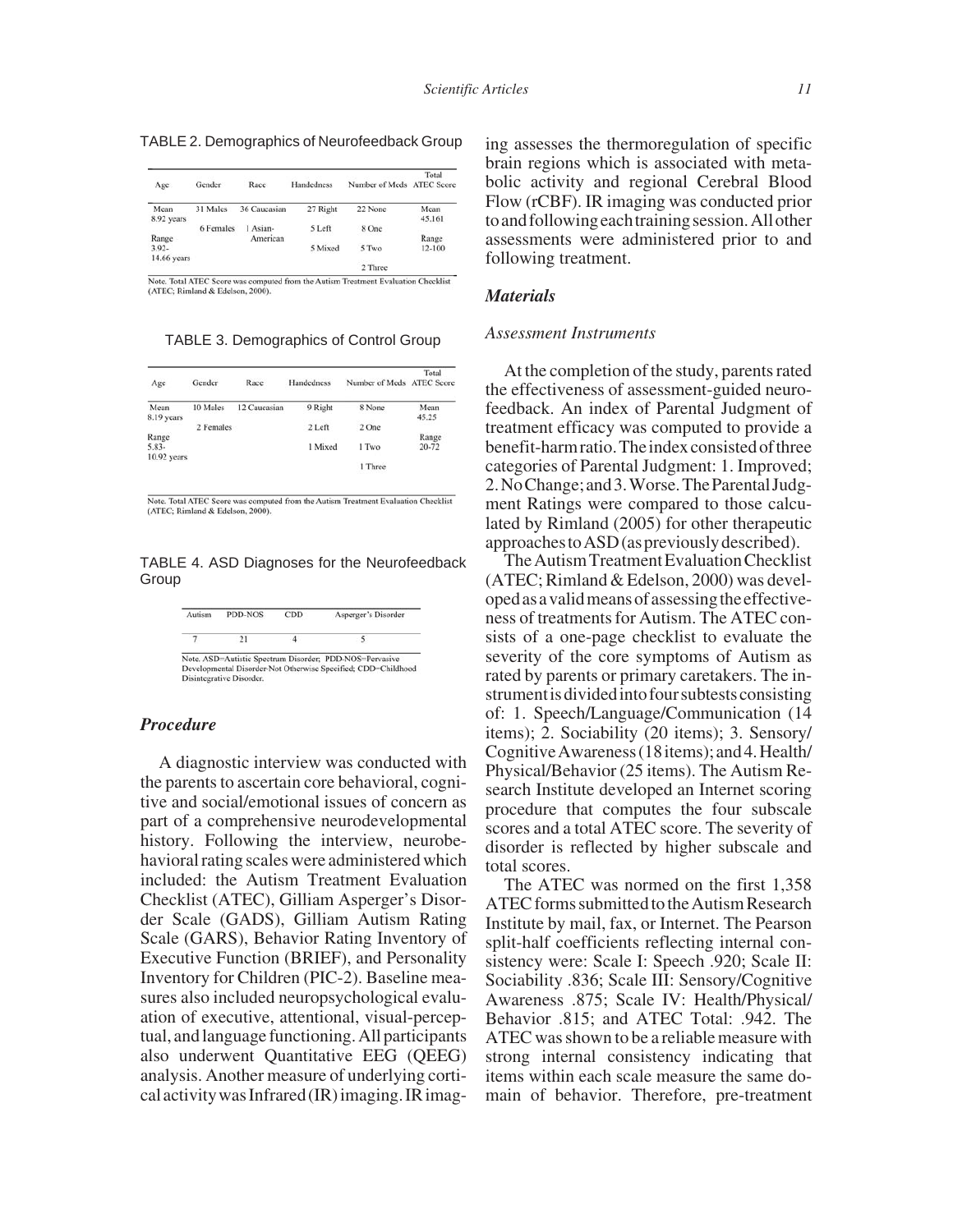ATEC scores can be reliably compared with post-treatment scores.

The Gilliam Asperger's Disorder Scale (GADS; Gilliam, 2001) is a behavioral rating scale. The GADS consists of 32 items divided into four subscales including: Social Interaction (10 items); Restricted Patterns of Behavior (8 items); Cognitive Patterns (7 items); and Pragmatic Skills (7 items).

The GADS was normed on a sample of 371 individuals (aged  $3-22$ ; males  $n = 314$ / Females n = 57) diagnosed with Asperger's Disorder from across 46 states, the District of Columbia, Canada, Great Britain, Mexico, Australia, and other countries. Internal consistency reliability coefficients ranged from .87 to .95 for total Asperger's Disorder Quotient across samples of children with and without identified disabilities. The test- retest reliability for the Asperger's Disorder Quotient is .93 (p< .01). These results indicate that the GADS has a high level of stability for use as a pre-/post-treatment measure of individuals with Asperger's Disorder. Construct validity was indicated by analyses finding that: GADS scores are minimally related to age;itemsonthesubscalesarerepresentativeof behaviors associated with Asperger's Disorder; persons with other diagnoses score differentially; GADS scores are strongly related to each other and performance on other tests that screen for serious behavioral disorders; and the GADS can discriminate among individuals with Asperger's Disorder and those with behavioral disorders.

The Gilliam Autism Rating Scale (GARS; Gilliam, 1995) is a behavioral checklist. The GARS is comprised of four subtests (Stereotyped Behaviors; Communication; Social Interaction; and Developmental Disturbances) of 14 items each. The scale was normed on a sample of 1,092 children and young adults (aged 2-28) across 46 states, the District of Columbia, Puerto Rico, and Canada.

The internal consistency reliability coefficients for all subtests and total Autism Quotient range from .88 to .96. The stability or test-retest reliability ranges from .81 to .88 for all subtests and total Autism Quotient. These results indicate high levels of stability required for pre-/ post-treatment assessment of individuals with Autism. The construct validity was confirmed by analyses finding that: items of the subscales

are representative of the behaviors associated with Autism; GARS scores strongly related to each other and to performance on other screening tests for Autism; GARS scores are not related to age; and individuals with other diagnoses score differentially on the GARS.

The Behavior Rating Inventory of Executive Function (BRIEF; Gioia, Isquith, Guy, & Kenworthy, 2000) is a questionnaire completed by parents or teachers of children to assess executive behaviors. The parent and teacher forms of the BRIEF contain 86 items within 8 theoretically and empirically derived clinical scales that measure different aspects of executive functioning: Inhibit, Shift, Emotional Control, Initiate, Working Memory, Plan/Organize, Organization of Materials, and Monitor.

For parent and teacher forms of the BRIEF internal consistency was high ranging from .80 to .98. Test-retest reliability ranged from .80 to .92 across overall indices of Behavioral Regulation, Metacognition, and Global Executive Composite. These results indicate high stability needed for pre-/post-treatment assessment. The validity of the BRIEF is confirmed by factor analysis indicating a two-factor model.

The Personality Inventory for Children, Second Edition (PIC-2; Lachar & Gruber, 2001) is a multidimensional, objective questionnaire developedtoevaluatedomainsofadjustmentin children and adolescents. The PIC-2 was normed on a standardization group  $(N = 2,306)$ reflecting a cross-section of children in the United States. Data was representative of urban, suburban, and rural areas, across socioeconomic status (SES) (including poor, blue-collar, middle-class, and upper SES status), as well as the major ethnic groups (Asian, Black, Hispanic, Caucasian, Other).

The PIC-2 contains 275 items completed by parentsorparentsurrogatestoidentifydomains of adjustment consisting of: Cognitive Impairment, Impulsivity & Distractibility, Delinquency, Family Dysfunction, Reality Distortion,SomaticConcern,PsychologicalDiscomfort, Social Withdrawal, and Social Skill Deficits. A Behavioral Summary is made up of the first 96 items of the PIC-2 and contains composite scales (i.e., Externalization, Internalization, Social Adjustment, and Total Score).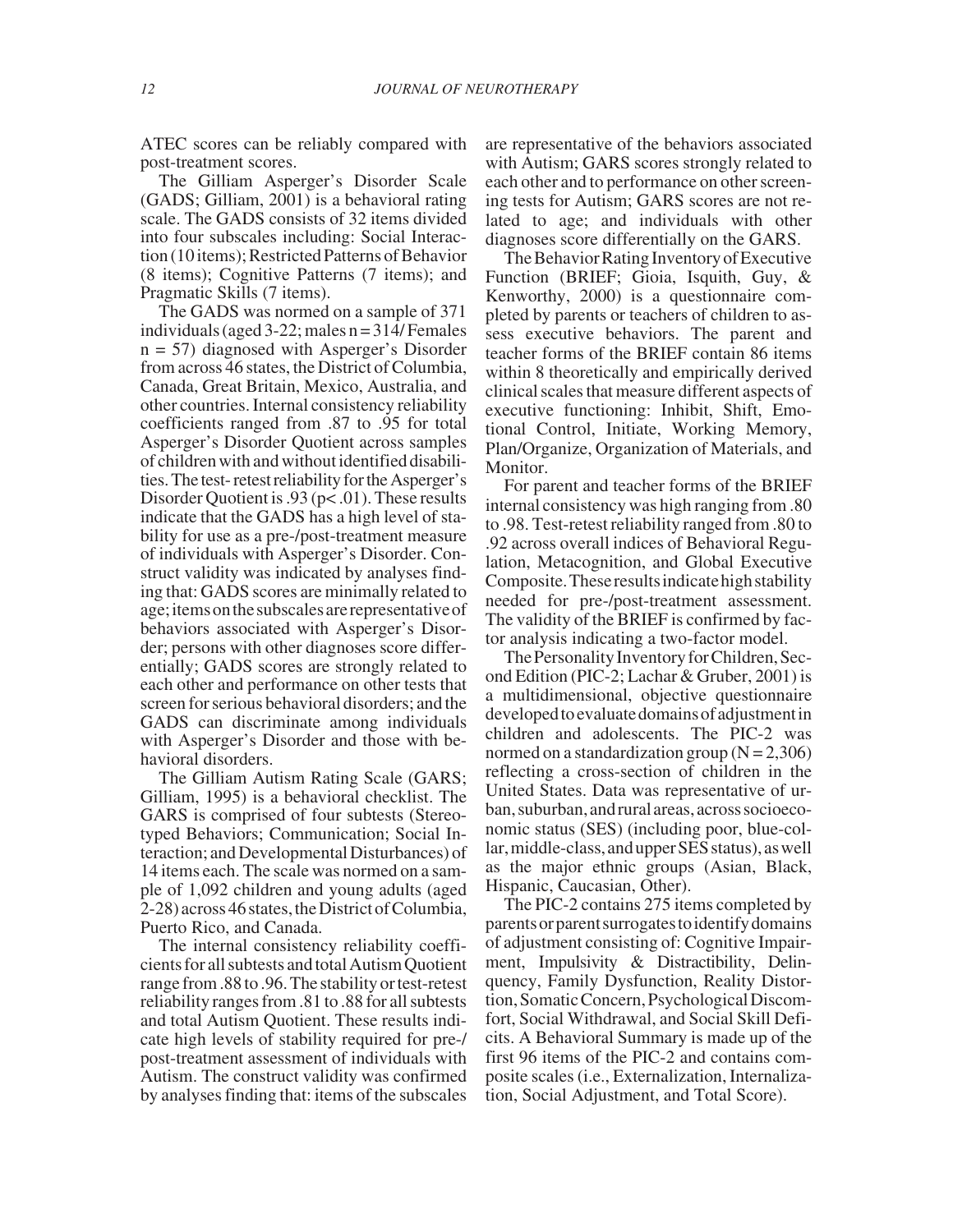The internal consistency ranges from .78 to .95 for the composite scales and the Total Score. Test-retest stability was .89 for all composite scores including the Total Score for nonclinical and clinically referred samples. Theseresultsindicatehighreliabilitynecessary for pre-/post-treatment assessment. Validity was confirmed by factor analytic studies of the PIC-2 Standard Form Adjustment Subscales which yielded a five factor solution (Externalizing Symptoms; Internalizing Symptoms; Cognitive Status; Social Adjustment; and Family Dysfunction) and a two factor solution for the Behavioral Summary Short Adjustment Scales (Externalizing and Internalizing).

Neuropsychological testing has been sufficiently validated as a reliable procedure for evaluating cognitive functions (Lezak, 1995) and was utilized for this purpose in our study. Neuropsychological measures constituting composite indices of attention, visual-perceptual, executive function, and language skills (Delis-Kaplan Executive Function System; NEPSY; Integrated Visual and Auditory Continuous Performance Tests; and others) were administered to assess pre-/post-treatment levels of attention, visual-perceptual, language, and executive function. All Neuropsychological measures used, including the Delis-Kaplan Executive Function System (D-KEFS; Delis, Kaplan, & Kramer, 2001), Developmental Neuropsychological Assessment (NEPSY; Korkman, Kirk, & Kemp, 1998), Comprehensive Test of Visual Functioning (CTVF; Larson, Buethe, & Vitali, 1990), Rey Complex Figure Test and Recognition Trial (RCFT; Meyers & Meyers, 1995), Expressive One-Word Picture Vocabulary Test (EOWPVT; Upper-Extension; Gardner, 1983), Expressive One-Word Picture Vocabulary Test-Revised (EOWPVT-R; Gardner, 1990), and The Integrated Visual and Auditory Continuous Performance Test (IVA; Sanford & Turner, 2002), have demonstrated adequate reliability and validity.

Quantitative EEG (QEEG) involved recording and digitizing EEG based on the International 10/20 System of electrodeplacementutilizing the Deymed Diagnostic (2004) TruScan 32 Acquisition EEG System. (Refer to Table 5 for specifications.)

| <b>TABLE 5. Specifications</b> |  |  |  |  |
|--------------------------------|--|--|--|--|
|--------------------------------|--|--|--|--|

|                                 |                                                                                                            | $0.1 \, \text{Hz}$<br>Neurofeedback Training System**                                                                   |  |  |
|---------------------------------|------------------------------------------------------------------------------------------------------------|-------------------------------------------------------------------------------------------------------------------------|--|--|
|                                 | <b>EEG</b> System*                                                                                         |                                                                                                                         |  |  |
| Number                          |                                                                                                            |                                                                                                                         |  |  |
| of Channels                     | 32                                                                                                         | 2 channels of EEG<br>data at 256 Hz                                                                                     |  |  |
| Sampling<br>Stored data         | 128, 256,<br>512, or 1024 Hz.                                                                              | All sampling is done by external<br>EEG amplifiers/converters at 256 Hz.                                                |  |  |
| Analog<br>Sampling<br>Frequency | 4,096 Hz<br>per channel.                                                                                   |                                                                                                                         |  |  |
| Encoders                        |                                                                                                            | Thought Technology Encoders                                                                                             |  |  |
| Maximal<br>Input DC Offset:     | $+250$ mV                                                                                                  |                                                                                                                         |  |  |
| Filtering                       | Equivalent<br>input noise<br>is 1 mVp-p.                                                                   | Filter coefficients were precomputed<br>and provided in 1/8 Hz steps<br>from 0 to 50 Hz.                                |  |  |
|                                 | $0.1$ Hz-<br>100 Hz<br>with<br>impedance<br>below 10 K<br>ohm.                                             | Lowpass filters input can be independently<br>specified as 0-40, 0-50, 0-30 Hz to<br>minimize 50 or 60 Hz interference. |  |  |
|                                 | Common<br>Mode Rejection<br>Ratio:102 dB. In<br>Bandwidth 0-60<br>Hz with all inputs<br>shorted to ground. |                                                                                                                         |  |  |
| Power                           | <b>Isolation Mode</b><br><b>Rejection Ratio:</b><br>140 dB.                                                |                                                                                                                         |  |  |
| Source:                         | Four AA Batteries                                                                                          |                                                                                                                         |  |  |

Note. Specifications for equipment were obtained from: \* Deymed Diagnostic (2004) and \*\* NeuroCybernetics Inc. (2006).

Data were acquired (during eyes closed/eyes open conditions) using a stretchable electrode cap embedded with 19 sensors with frontal reference, prefrontal ground, and linked ears; attached to the scalp by means of electrode paste. The duration of recording was a total of 20 minutes; 10 minutes in each condition. All data was manually artifacted in NeuroRep (Hudspeth, 1999) and analyzed with the same EEG analysis software including measures of multivariate coherence or connectivity. The neuroelectric eigen image (NEI) can be defined as a 3-D structure which results from the Principal Components Analysis (PCA) of the multichannel (i.e., 19) EEG waveforms. PCA results routinely show that EEG waveforms can be explainedby3orthogonalwaveformcomponents that refer to the lateral, anterior-posterior, and dorsoventral position of recording electrodes. Although every effort is made to situate electrodes at equal distances on the scalp, it is abundantly clear that PCA results show that functional interelelectrode distances are not equal and therefore, must be estimated as vector dis-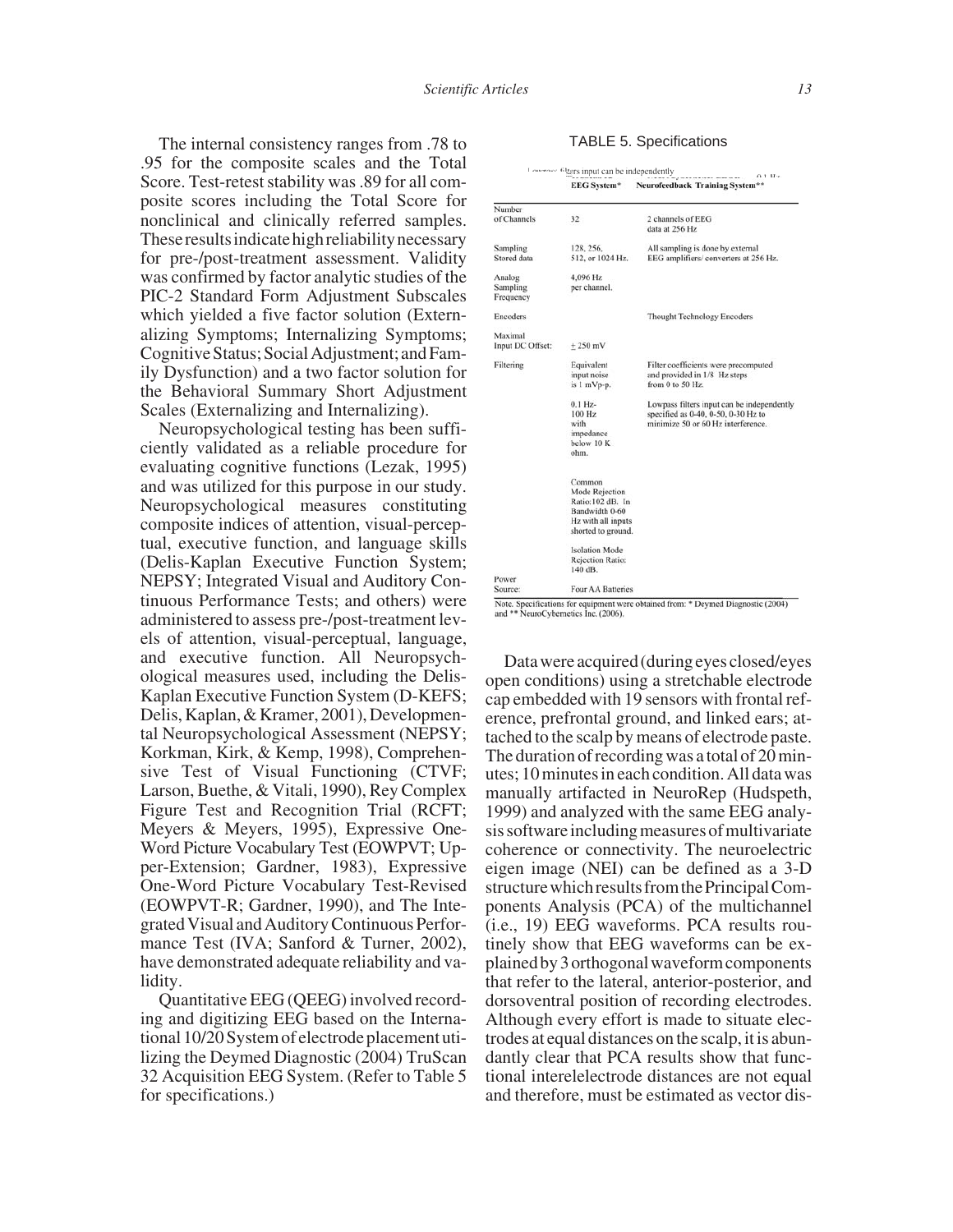tances: squareroot  $(dx^2 + dy^2 + dz^2)$ . Therefore, it can be seen that a connectivity image (CIM) canbeconstructedastheaverageinterelectrode distances that converge on each of the 19 electrodes, with 3 elements for each edge electrode and 4 elements for internal electrodes. Thus, normative average and standard deviation reference data were computed for the 19 electrode sites of the CIM indices based on 30 normal adults. Statistical comparisons are made with effect size estimates,  $r = z/squareroot(N)$ , based onmethodsdiscussedinRosenthal&DiMatteo (2001) (W.J. Hudspeth, personal communication, July 25, 2006). Further analyses included measures of absolute and relative power, as well as connectivity processed by the Neurometric Analysis System (NxLink, 2001; John, 1988) and Neuroguide (Thatcher et al., 2003) EEG software (both FDA approved) with age referenced normative databases. A permanent record was made prior to initiation and at the completion of the study for both the assessment-guided neurofeedback group and the control group. The reliability and validity of QEEG has been established (Thatcher et al., 2003).

NeuroCybernetics EEGer Training System (NeuroCybernetics Inc., 2006) was the software utilized to perform assessment-guided Neurofeedback. Hardware included Thought Technology encoders. Sensors (Grass Silver Disc 48" Electrodes with SafeLead protected terminals; Grass SafeLead, 2006) were applied to the patient's scalp to measure EEG activity. The signal is then fed back to the patient in visual and aural form based on relative amplitude/threshold values. The patient learns to inhibit frequencies which are excessively generated and augment frequencies which are targeted for training.

The aural reward rate is limited to 2 Hz so each individual sound is audible to the patient. The aural reward is a prerecorded sound file of a short 1/2 second beep when specified amplitude conditions are met. The visual feedback consists of simple graphics providing a continuous display of the ratio of amplitude to thresholdforeachstreamofdata.Visualfeedbackcan be provided in the following game formats: 4mation, Boxlights, Highway, Island, Jumpbox, Mazes, EEG Chomper, Space Race,

Cubes, and Starlight (NeuroCybernetics Inc., 2006). (Refer to Table 5 for specifications.)

A ThermoVision A20M camera from FLIR Systems (2006) was used for infrared imaging. As part of the imaging procedure, the camera (mountedonatripod)wassetupapproximately two feet from the patient and the thermal image was projected onto a screen. (Please Refer to Table 6 for specifications.)

Infrared (IR) imaging of the prefrontal area was performed prior to and following each neurofeedback training session. IR imaging assesses the levels of thermoregulation. Thermal output is assigned thermal degrees. The levels of thermal activity are associated with underlying metabolic activity and regional Cerebral Blood Flow (rCBF). Research indicates that IR imaging is a valid and reliable measure of brain activity, metabolic processes, and rCBF (Carmen, 2004; Coben, Carmen, & Falcone, 2005a; Coben, 2005b; Coben, 2005c; Toomin et al., 2004).

# *Neurofeedback Protocols*

Training protocols were based on the combined use of all assessment information with a heavy emphasis on initial QEEG which included analysis of absolute, relativepower, and connectivity measures. Protocols included primarily sequential (bipolar) or interhemispheric montages individualized for each patient. The focus was on reducing hyperconnectivity

TABLE 6. Specifications for ThermoVision A20M

| Field of View:                         | 25 degrees X 19 degrees/<br>0.3 m                                                                         |
|----------------------------------------|-----------------------------------------------------------------------------------------------------------|
| Detector                               |                                                                                                           |
| Type:                                  | Focal plane array (FPA)<br>uncooled microbolometer.                                                       |
| <b>Spectral Range:</b>                 | 7.5 to 13 microns                                                                                         |
| Thermal Sensitivity:                   | At 50/60 Hz: 0.12<br>degrees C at 30 degrees C.                                                           |
| Accuracy (% of reading):               | $+2$ degrees C or $+2\%$ .                                                                                |
| <b>Individual Emissivity Settings:</b> | Individually settable.                                                                                    |
| <b>Measurement Corrections:</b>        | Reflected ambient,<br>distance, relative humidity,<br>external optics. Automatic,<br>based on user input. |
| Power                                  |                                                                                                           |
| Source:                                | AC operation: AC adapter<br>110/220 VAC, 50/60 Hz<br>(included). DC operation:<br>12/24V nominal, <6W.    |

Note. Relevant specifications of the ThermoVision A20M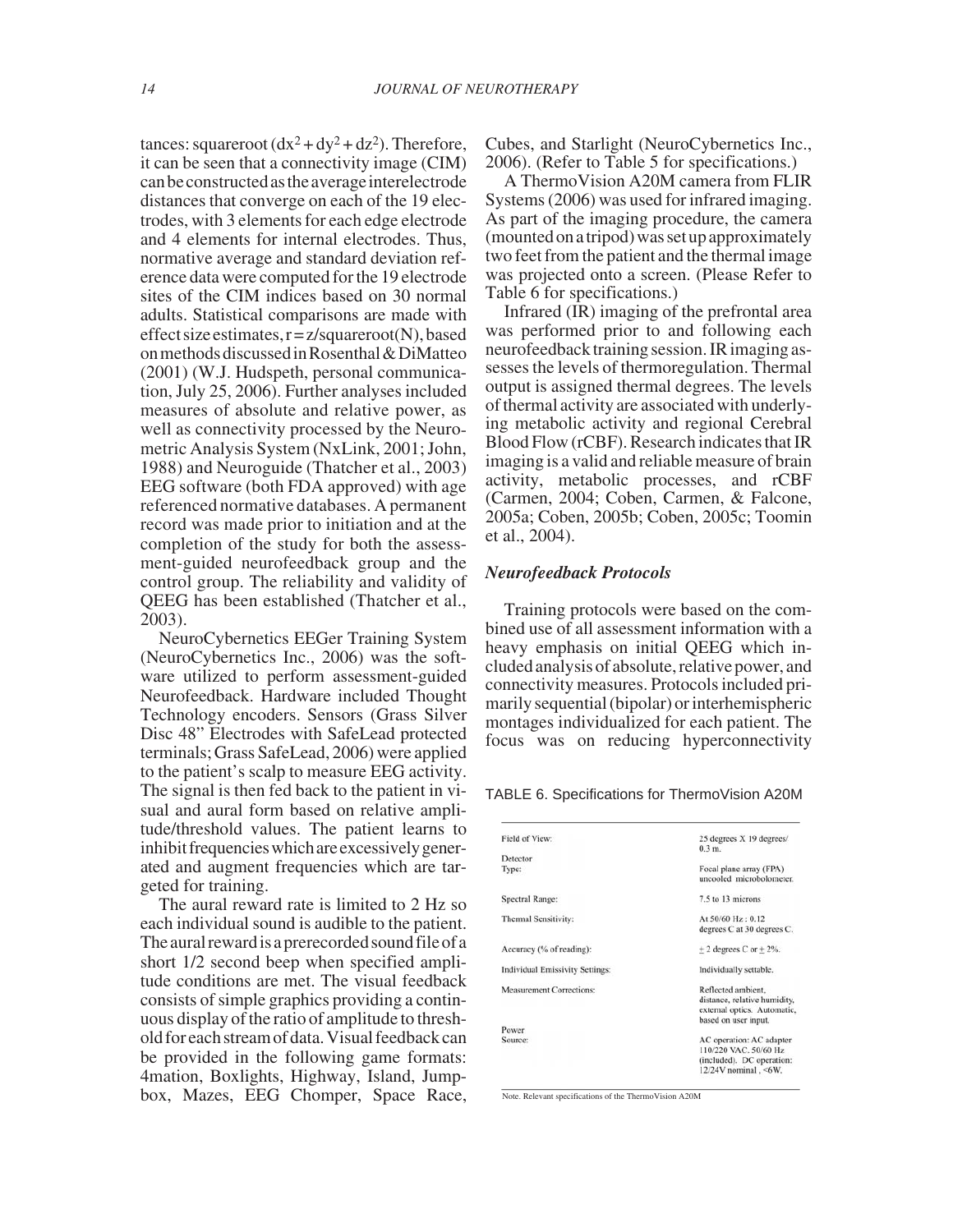which was frequently observed in posterior-frontaltoanterior-temporalregions.These protocols remained constant during the training period of 20 sessions and were conducted twice weekly. For each patient, the neurofeedback protocols were determined based on regions of maximal hyperconnectivity. For example, one patient had maximal hyperconnectivity in the right frontal region primarily in alpha. A protocolwasdesignedforthispatienttorewardalpha (the frequency range of maximal hyperconnectivity) and inhibit low and higher frequency EEG activity at F8/F7.

Eighty-nine percent of the 37 patients had sequential (bipolar) versus unipolar montages. Ninety-four percent of the sequential (bipolar) montages included frontal or temporal electrode sites including F8-F7, Ft8-Ft7, T4-T3, or F7-F8. In one case, F6-F5 was applied and in the other F4-F3. Reward bands ranged anywhere from 5-16 Hz. A delta inhibit protocol as low as 1-2 Hz Ranging to as high as 6 Hz was utilized for 92% of the patients. In 100% of patients, a high beta inhibit protocol was applied ranging from 18-50 Hz with the greatest overlap at 18-30 Hz.A third inhibit ranging within a 7-14 Hz range was utilized for 68% of the patients.

## *RESULTS*

Treatment efficacy was analyzed by calculating difference scores between pre- and post-treatment clinical variables. These differences scores were tested for significance with ANOVA measures comparing changes in the experimental versus control conditions. Significant findings suggest therapeutic changes in the experimental subjects and little to no change for wait list control participants. The alpha level for rejecting the null hypothesis was set at a stringent p equal to or less than 0.01 to guard against chance discoveries.

The experimental group was composed of 37 patients diagnosed with ASD; 84% were males, 16% female, 97% Caucasian, and 3% Asian-American.Seventy-three percent were righthanded, 13.5% left-handed, and 13.5% had mixed hand dominance. Fifty-nine percent of patients did not take medication; 22% were taking one medication, 14% two medications, and 5% three medications. Of the initial 38 patients that began the study, only one patient dropped out prior to completion of the study. Please refer to Table 2 for demographics.

No significant differences were noted between the experimental and control group for age  $(F (1, 47) = .795, p = .377)$ , gender  $(Kolmogorov-SmirnovZ = .014, p=1.00)$ , race (Kolmogorov-Smirnov  $Z = .081$ ,  $p = 1.00$ ), handedness ( $χ²$  (1, *N* = 49) = .044, p = .833), number of medications (F  $(1, 47) = .003$ , p = .954), ATEC score  $(F(1, 41) = .000, p = .991)$ , and other treatments (F(1,47) = .123, p = .752). Eighty-three percent of controls were males and 17% were females. All controls were Caucasian. Seventy-five percent were righthanded; 17% left- handed; and 8% had mixed hand dominance. Sixty-seven percent did not take medication; 12% were taking one medication; 8% were taking two medications; and 8% were taking three medications. Please refer to Table 3 for demographics.

Over the course of the study, patients in the control group made no significant changes in parent rating of symptom severity  $(t(11)=.276$ ,  $p = .788$ ) and in neuropsychological (attention) (t (11) = .343, p = .738) measures. Parental Judgment of Treatment Outcome ( $χ²(1, N=12)$ )  $= 5.333$ ,  $p = .021$ ) for the control group showed a trend indicating a lack of success or improvement. There was also a trend for cerebral hyperconnectivity to increase in the control group  $[(M = -.012, SD = .018), t (11) =$  $-2.179$ ,  $p = .052$ . These trends were the opposite pattern of that observed in the experimental group.

#### *Parental Judgment of Treatment Outcome*

Following treatment, improvement (decrease) in ASD symptoms was reported by parents for  $89\%$  (n = 33) of the experimental group. This rate of improvement is significantly different than that found in the control group (Kolmogorov-Smirnov  $Z = 2.167$ ,  $p = .000$ ) in which 83% reported no change. All positive treatment outcomes reported by parents were confirmed by neuropsychological and neurophysiological assessment. There were no reports of symptoms worsening. The benefit to harm ratio was calculated at 89:1 exceeding all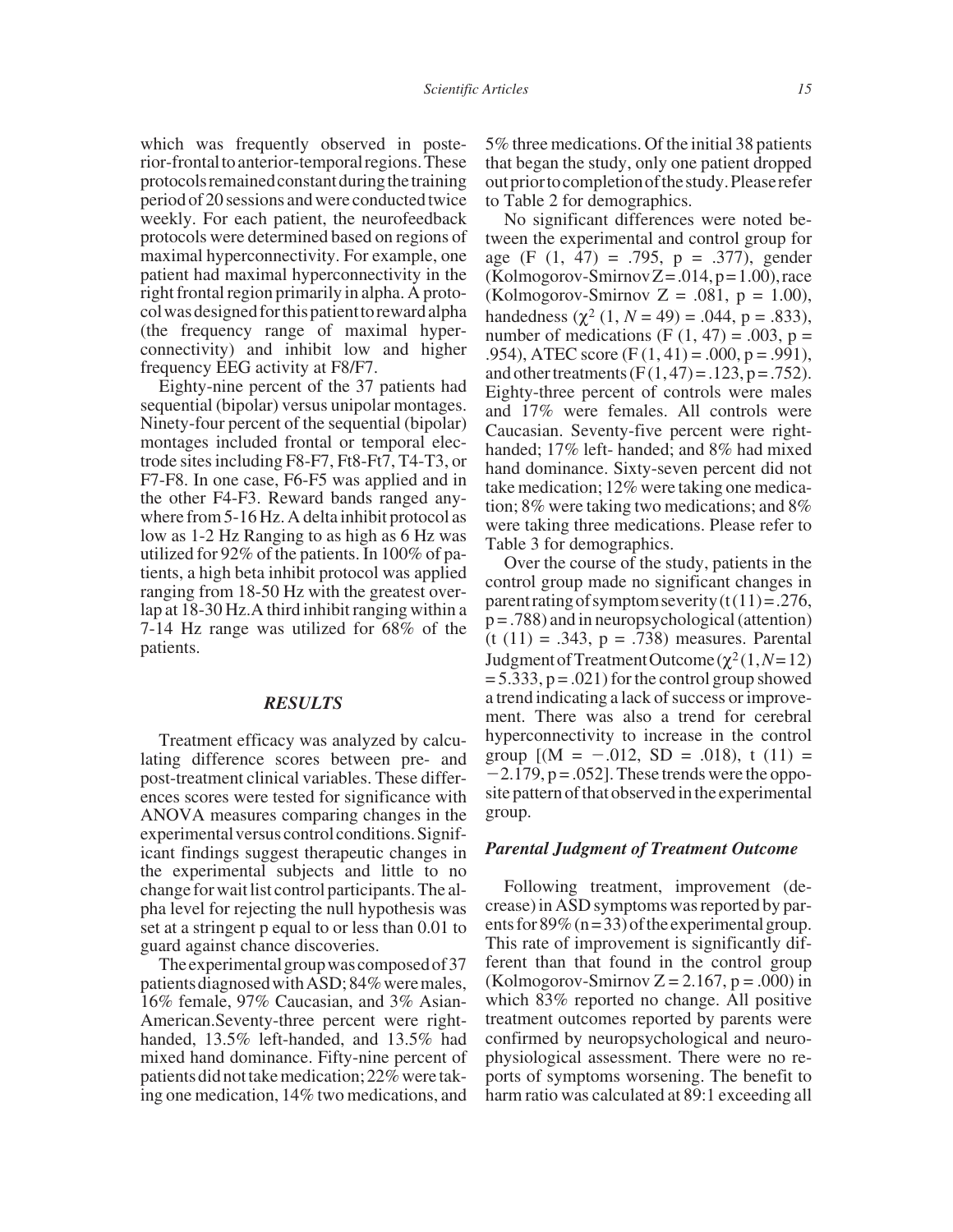currently available therapies or treatments for ASD.

#### *Parent Ratings*

Table 7 below shows the pre-/post-treatment results of parent ratings of ASD indicating that patients in our sample had initial ATEC Total Scores primarily in the mild to moderate ranges of severity. A trend toward positive skewedness and lower initial Total ATEC Scores associated with milder levels of ASD symptoms was noted (Shapiro-Wilk Coefficient p = .0330). The majority of initial ATEC Scores (88%) were mild to moderate (0-79th percentile), however there were six participants in the moderate to severe range (59th-89th percentile).

Following neurofeedback training, a significantreductioninASDsymptomatologywasreported on the ATEC (F  $(1, 40) = 18.360$ , p = .000) representing a 40% reduction in ASD symptoms. This finding was confirmed by significant reductions in ASD behaviors, executive deficits, and symptomatology associated with ASD following treatment as reported on the: GADS (F  $(1, 37) = 13.914$ , p = .001) BRIEF(F  $(1,40) = 9.852$ , p = .003), and the PIC-2 (F (1,42) = 8.488, p = .006) as shown in Table 7.

# *NEUROPSYCHOLOGICAL TESTING*

As indicated by Table 8 below, there were highly significant improvements for the experimental group on composite measures of atten-

TABLE 7. Percent Ratings for Neurofeedback Group

| %ile                                      | <b>Severity</b>  |
|-------------------------------------------|------------------|
| 9 <sup>th</sup> -39 <sup>th o</sup> /oile | Mild-Moderate    |
| <b>Post-ATEC Tot al</b>                   | Significance (p) |
| Mean=27.733                               | p < .000         |
| <b>Post-GADS ADO</b>                      | Significance (p) |
| Mean=72.519                               | p < .001         |
| <b>Post-BRIEF GEC</b>                     | Significanc (p)  |
| Mean=64.767                               | p < .003         |
| Post-PIC-2 TOTC                           | Significance (p) |
| Mean=64.250                               | p < .006         |
|                                           |                  |

\*Note. ATEC=Autism Treatment Evaluation Checklist; GADS ADO=Gilliam Asperger's Disorder Scale Asperger's Disorder Quotient; BRIEF GEC=Behavior<br>Rating Inventory of Executive Function Global Executive Composite; PIC-2 TOTC =Personality Inventory for Children Second Edition Total Composite

tion  $(F (1, 30) = 20.701, p = .000)$ , visual perceptual functioning (F  $(1, 27) = 16.382$ ,  $p =$ .000), and executive function  $(F (1, 36))$ 13.048,  $p = .001$ ). Although the sample size for participants completing the language assessment was small, improvement in language skills reached statistical significance as well (F  $(1, 14) = 28.891$ , p = .000).

## *Infrared (IR) Imaging: First Session*

AsshowninTable9below,theexperimental group showed a trend towards enhancement in the minimum or lowest thermal reading  $(F(1,$  $(44) = 3.192$ ,  $p = .081$ ) and a significant decrease in the range of thermal degrees  $(F (1, 44) =$ 8.488,  $p = .006$  as a result of their first session. These findings indicate that even in the first session, patients in the experimental group were able to elevate their metabolic activity and regulate the range or variability of output.

# *IR Imaging: Last/20th Session*

By the 20th session, there was a trend towards a decrease in the range of thermal degrees (F  $(1, 43) = 6.500$ , p = .014) indicating a continuation of self- regulation of metabolic activity or thermal regulation. Please refer to Table 10.

# *Evidence of Enduring Change: Comparison of First and 20th/ Last Session*

As indicated by Table 11 below, throughout the course of treatment, the experimental group showed a trend towards an increase in the minimum thermal reading (F  $(1, 44) = 4.335$ , p = .043) and reduction in the range of thermal de-

TABLE 8. Neuropsychological Testing\* for Neurofeedback Group

| <b>Pre-Attention</b>         | <b>Post-Attention</b>         | Significance (p) |
|------------------------------|-------------------------------|------------------|
| Mean $z = -1.859$            | Mean $z=0.571$                | p < .000         |
| <b>Pre-Visual Perceptual</b> | <b>Post-Visual Perceptual</b> | Significance (p) |
| Mean $z = -2.483$            | Mean $z = -1.584$             | p < .000         |
| <b>Pre-Executive</b>         | <b>Post-Executive</b>         | Significance (p) |
| Mean $z = -1.818$            | Mean $z = -0.783$             | p < .001         |
| Pre-Language                 | Post-Language                 | Significance (p) |
| Mean $z = -1.928$            | Mean $z = -0.798$             | $p = 000$        |

 $*$  Note. All neuropsychological testing consisted of composite scores for indices of attention, visual perceptual, executive, and language domains.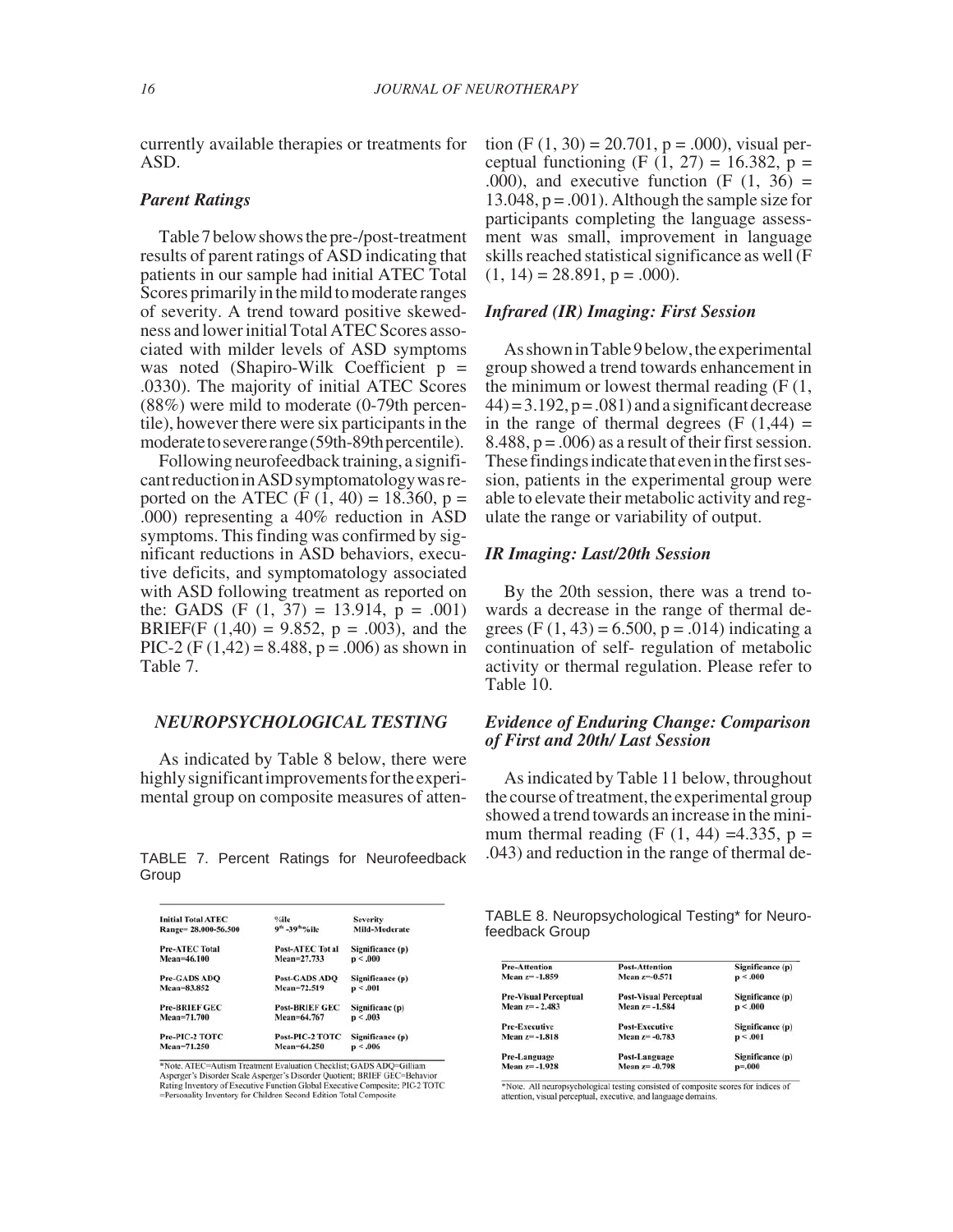|  |  | TABLE 9. Pre-/Post-IR Imaging in the First Ses- |  |  |
|--|--|-------------------------------------------------|--|--|
|  |  | sion for the Neurofeedback Group                |  |  |
|  |  |                                                 |  |  |

| 1st Pre-Min Mean | 1st Post-Min Mean                      | Significance (p) |
|------------------|----------------------------------------|------------------|
| 93.523           | 93.903                                 | .081             |
|                  | 1st Pre-Range Mean 1st Post-Range Mean | Significance (p) |
| 4.032            | 3.291                                  | .006             |

\* Note. Min=Lowest thermal reading; Max=Highest thermal reading.

TABLE 10. Pre-/Post-IR Imaging of Last/20th Session for the Neurofeedback Group

| 20 <sup>th</sup> Post-Range | Significance (p) |
|-----------------------------|------------------|
| $Mean = 3.161$              | .014             |
|                             |                  |

\* Note. Min=Lowest thermal reading; Max=Highest thermal reading.

TABLE 11. Pre-/Post-IR Imaging: Comparison of 1st and 20th Session

| <sup>1st</sup> Pre-Min Mean            | 20 <sup>th</sup> Pre-Min Mean | Significance (p) |
|----------------------------------------|-------------------------------|------------------|
| 93.523                                 | 94.368                        | .043             |
| 1st Pre-Range Mean 20th Pre-Range Mean |                               | Significance (p) |
| 4.032                                  | 3.574                         | .050             |

\* Note. Min=Lowest thermal reading; Max=Highest thermal reading.

grees (F $(1, 44) = 4.049$ , p = .050). The experimental group enhanced metabolic activity (i.e., thermal regulation), regulated this output, and maintained these changes by the 20th session of neurofeedback. Change in thermal regulation occurred both within sessions and across sessions suggesting that change in metabolic regulation was enduring.

## *QEEG Connectivity*

A total of 76% of the experimental group had a decrease in cerebral hyperconnectivity.Reduced hyperconnectivity patterns were statistically significant for the Total CIM score averaged across all 19 electrode sites  $(F(1,35)) =$ 10.790,  $p = .002$ ) and a trend was noted across the Beta frequency band  $(F(1, 35) = 5.316, p =$ .027). In this population, reduction in cerebral hyperconnectivity was associated with positive clinical outcomes.

## *Predictors of Response to Therapy*

As shown in Table 12 below, Kurtosis and Skewedness for the percentage of change in ATEC Total Scores were not significant indicatinganevenspreadofscoresapproximatinga normal distribution. Additional regression analyses ruled out confounding variables extraneous to the effect of treatment (severity of ASD as measured by Pre-ATEC Total  $[F(1,28)$  =  $.23, p = .6338$ ]; age [F(1,28) = 1.83, p = .1868]; and number of medications  $[F(1, 28) = .46, p =$ .5014].

## *DISCUSSION*

The major findings of our study included an 89% success rate with a 40% reduction in core ASD symptoms, as a result of assessmentguided neurofeedback training over 20 sessions. Significant improvement was noted for the experimental group on measures of attention, executive, visual perceptual and language functions. IR imaging confirmed elevated metabolic activity even within the initial treatment session. Enduring change was indicated by enhanced metabolic activity, regulation of output, and maintenance of changes within and across the 20th treatment session. The benefit to harm ratio of 89:1, exceeded all current treatments for ASD as surveyed by Rimland (2005). Seventy-six percent of the experimental group had a decrease in hyperconnectivity patterns. Reduced hyperconnectivity as well as enduring change in metabolic activity confirmed neurophysiological change following neurofeedback. The experimental and control groups

TABLE 12. Predictors of Response to Therapy

| <b>ATEC Total</b>            | <b>Kurtosis</b> | <b>Skewedness</b> |
|------------------------------|-----------------|-------------------|
| $Mean = 38.770$              | $p = 4419$      | $p = 4295$        |
| $Median = 38,750$            |                 |                   |
| Range= 20.000-52.543         |                 |                   |
| <b>Pre-ATEC Total</b>        | $\mathbb{R}^2$  | Significance (p)  |
|                              | $.01*$          | .6338             |
| Age                          | $.06*$          | .1868             |
| <b>Number of Medications</b> | $.02*$          | .5014             |

Note.. ATEC=Autism Treatment Evaluation Checklist. \*R<sup>2</sup>= percentage of total variance in percentage of change in ATEC Total Score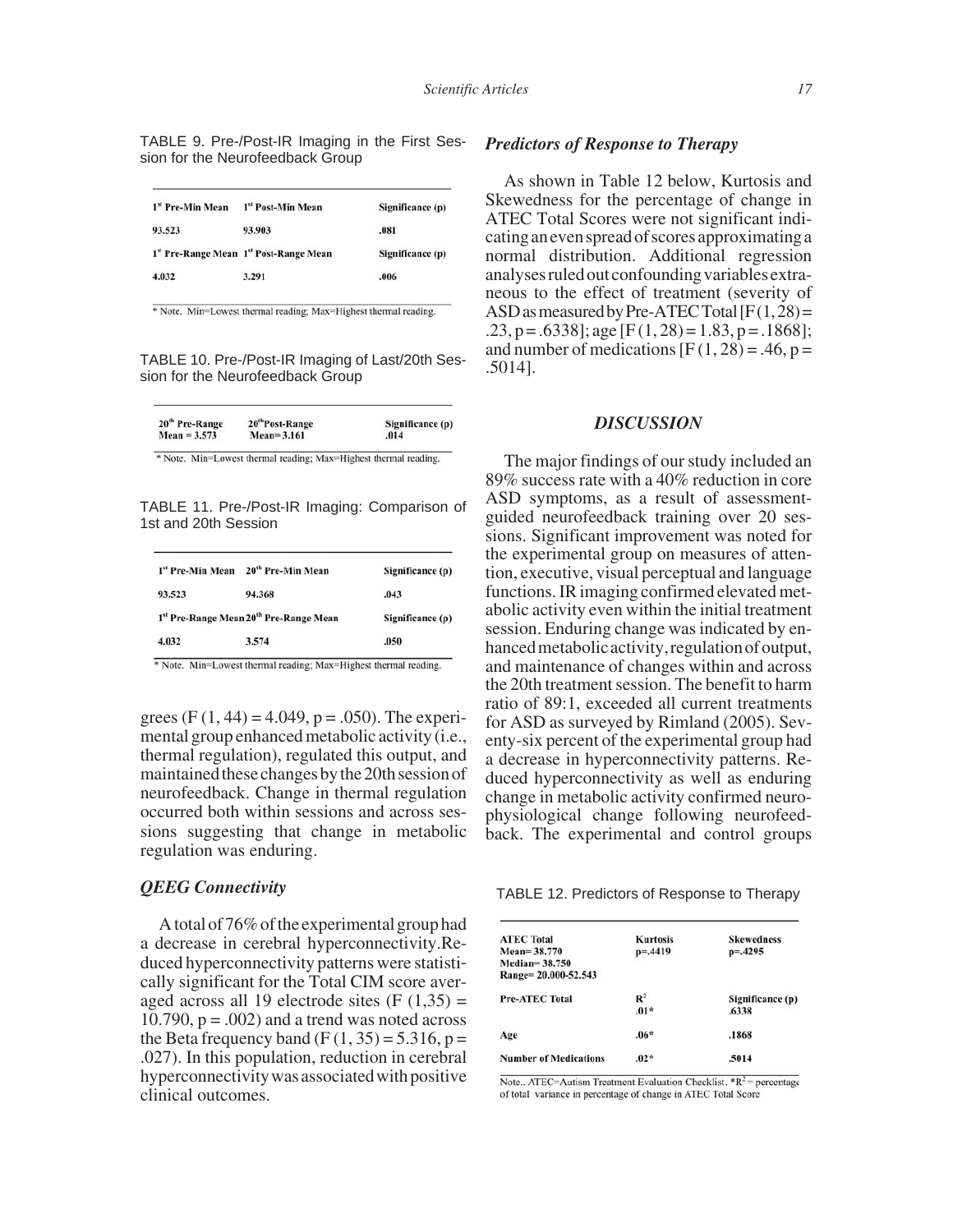were matched for age, gender, race, handedness, other treatments, and severity of ASD. The variables extraneous to the treatment effect were controlled and did not interact with the effect of assessment-guided neurofeedback. In addition, regression analyses ruled out the effect of intervening variables (severity of ASD, age, and number of medications) interacting with the treatment effect. Therefore, it was likely that assessment-guided neurofeedback was the causative factor in improving ASD symptomatology as confirmed by neurobehavioral, neuropsychological, and neurophysiological findings.

The purpose of our research was to replicate the previous controlled neurofeedback study conducted by Jarusiewicz (2002). This is the second controlled study to demonstrate improvement in the core symptoms of ASD following neurofeedback. Our study provides support for positive treatment outcomes of neurofeedback for ASD based on multiple measures, including the demonstration of neurophysiological changes.

The five levels of treatment efficacy which provide guidance for applied psychophysiologic research have been outlined (Monastra, 2005) as follows:

*Level 1:* "Not empirically supported" rating assigned to treatments supported by evidence from only case studies in non-peer-reviewed journals and anecdotal reports.

*Level 2:* "Possibly efficacious" rating given to treatments investigated in at least one study with sufficient statistical power and well-identified outcome measures but lacking randomized control groups.

*Level 3:* "Probably efficacious" rating assigned to treatments which demonstrate beneficial effects in multiple observational studies, clinical studies, wait list control studies, and within-subject and between-subject replication studies.

*Level 4:* "Efficacious" rating given to treatment studies containing a no-treatment control, alternative treatment, or placebo control group using randomized assignment proven statistically superior to the control or equivalent treatment with well-defined procedures facilitating replication. Positive treatment outcomes are confirmedbyatleasttwoindependentstudies.

*Level 5:* "Efficacious and specific" rating assigned to treatments that demonstrate statistically superior results compared to a placebo, medication,orothertreatmentinatleasttwoindependent studies.

Our research– the second controlled study to report a positive treatment outcome of neurofeedback for ASD–supports neurofeedback as possibly efficacious; the second level of efficacy rating as defined by the Association for Applied Psychophysiology & Biofeedback (AAPB, 2006). This rating describes research containing sufficient statistical power, well identified outcome measures, however lacking a randomized control group.

Our study may be the first step in establishing a Level 3 criteria rating of neurofeedback as probably efficacious in the treatment of ASD. We replicated another controlled study (Jarusiewicz, 2002). A broader range of outcome measures confirmed the reduction of ASD symptomatology following neurofeedback. Further research is necessary utilizing randomized control groups to establish neurofeedbackasanefficacioustreatmentforASD.

Our research, in contrast to Jarusiewicz' (2002) study, demonstrated greater improvement in clinical outcomes following assessment-guided Neurofeedbackreflected by a 40%comparedto26%reductionofASDsymptoms in fewer sessions (20 versus an average of 36). This finding indicates a 54% increase in treatment efficacy and a 44% decrease in the number of sessions required for positive treatment outcome.

In contrast to the prior research conducted by Jarusiewicz (2002), the enhanced treatment outcome of assessment-guided neurofeedback may be explained by the following factors:  $(1)$  a milder degree of ASD in the experimental group; (2) utilizing multiple data points to target specific brain regions for individualized neurofeedback protocols; (3) sequential (bipolar) protocols in contrast to mostly unipolar protocolsemployedbyJarusiewicz(2002).Itis likely that the first factor–severity of ASD symptoms–can be excluded; as previously discussed, regression analyses as well as the use of a control group ruled out any interaction of this variable with the treatment effect. In addition, the reduction of ASD symptomatology was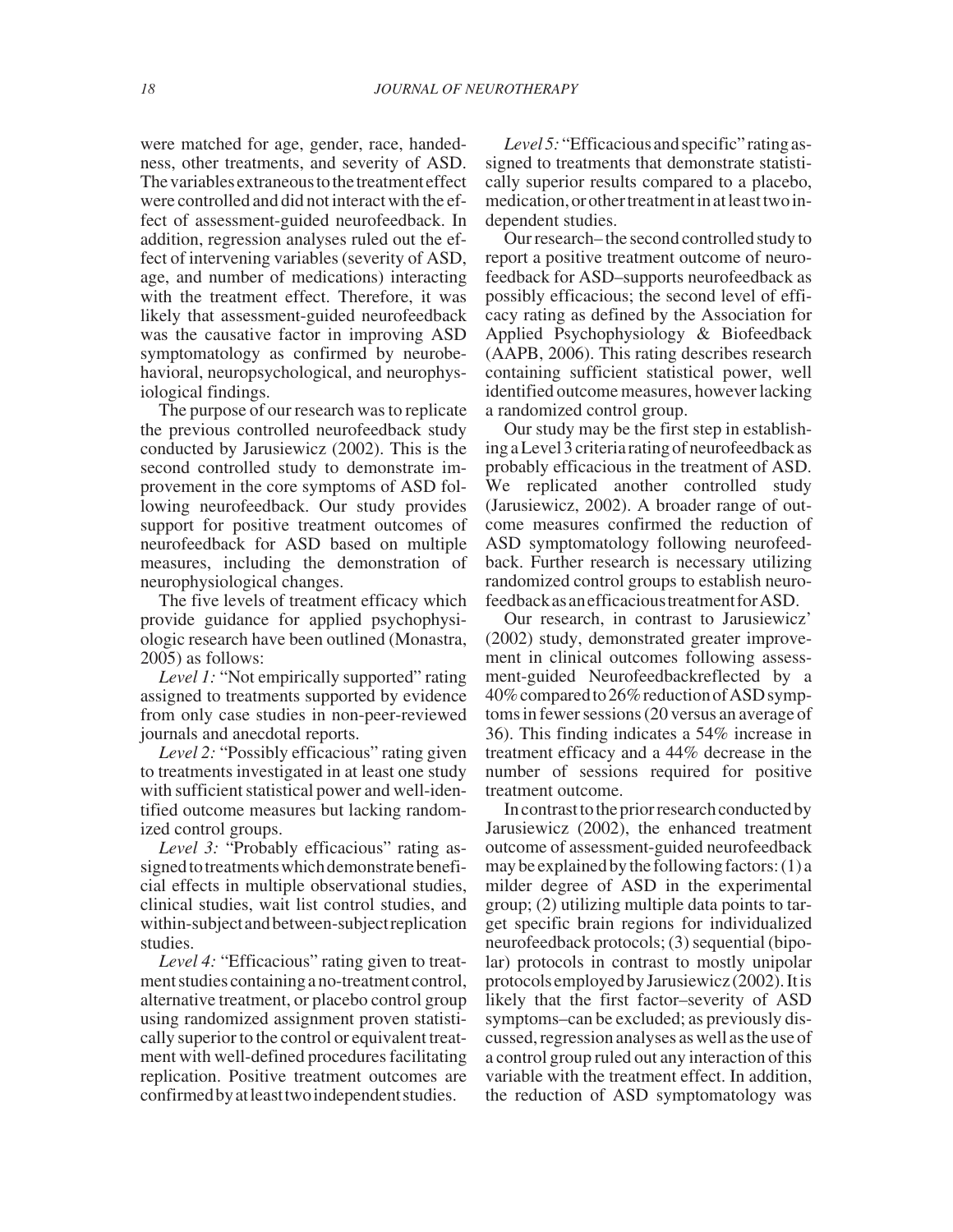also evident for patients (in the experimental group) with the most severe ASD ratings.

The second factor, pertaining to the use of assessment-guided neurofeedback (primarily QEEG), may be a crucial factor in explaining the improved treatment outcomes. Neurofeedback training protocols were based on the combined use of all assessment information with a strong emphasis on initial QEEG analysis of absolute, relative power, and connectivity measures. In contrast, Jarusiewicz (2002) utilized neurofeedback protocols based on symptom complaints of patients. In our study, improved treatment outcomes resulted from assessment providing multiple data points guiding the development of individualized neurofeedback protocols targeting specific brain regions to increase activation and reduce hyperconnectivity.

The use of a sequential (bipolar) montage is another possible factor contributing to improved treatment outcomes in our study. Sequential montages consisting of one active sensor site and one reference site located over brain regions can reinforce interhemispheric communication while reducing hyperconnectivity within and across brain regions. In contrast, Jarusiewicz (2002) frequently utilized monopolar montages consisting of an active sensor site over a brain region and a reference sensor on the ear which targets neurofeedback training to only one brain region. Further research is needed to investigate the impact of sequential compared to unipolar montages on treatment outcomes for neurofeedback in generalas well asprotocolsspecifictoindividualswithASD.

Our research found that decreased hyperconnectivity resulted in improved treatment outcomesinanAutisticpopulation.Individualized neurofeedback treatment protocols may addresspatternsofhyperconnectivityaswellas the heterogeneity characterizing ASD. Other researchers investigated the impact of cortical hyperconnectivity on brain anatomy and function. Belmonte et al.'s (2004) model of Autism is characterized by increased local connectivity within the neural assemblies of a specific brain region while there is decreased long-range connectivity with other brain regions. Courchesne and Pierce (2005) described a pattern of over-connectivity (hyperconnectivity) within the frontal lobe and long-distance disconnection (hypoconnectivity) between the frontal lobe and other brain regions associated with ASD. Reduction of long-distance cortical to cortical reciprocal activity and coupling disrupts the integration of information from emotional, language, sensory, and autonomic systems (Courchesne & Pierce, 2005).

Researchers also investigated the impact of mirror neurons on ASD symptomatology. High functioning individuals with ASD failed to suppress Mu wave activity in the mirror neuron system (MNS) as hand movement was observed, while, controls were able to suppress Mu wave activity (Oberman et al., 2005). Lack of MNS activity in area F5 (pars opercularis) was also reported in children with Autism during imitation of emotional expression. Lack of MNS activation during imitation and observation of emotional expression was associated with dysfunction in social domains in both studies (Oberman et al., 2005; Dapretto et al., 2006).

Dysfunctional integration of the frontal lobes with other brain regions is frequently linked to deficits in the executive system. The long-term consequences of deviation from patterns of normal frontal lobe development are atypical patterns of brain connectivity (Hill, 2004). In SPECT scans of children with Autism, abnormal regional cerebral blood flow in the medial prefrontal cortex and anterior cingulate gyrus was related to impaired communication and social interaction. Altered perfusion in the right medial temporal lobe was associated with the obsessive desire for sameness (Ohnishi et al., 2000). Functional neuroimaging studies have linked social cognition dysfunction and language deficits in Autism to neural substrates (Just et al. 2004; McAlonan et al., 2005: Pelphrey, Adolphs, & Morris, 2004; Welchew et al., 2005). In a study utilizing diffusion tensor imaging, disruption of white matter tracts was associated with social cognition found in the following regions: the fusiform gyrusandthesuperiortemporalsulcuslinkedto face and gaze processing and the anterior cingulate, amygdala, as well as the ventromedial prefrontal cortex associated with awareness of mental states and emotional processing. These impairments may disrupt neural connectivity required for children with Autism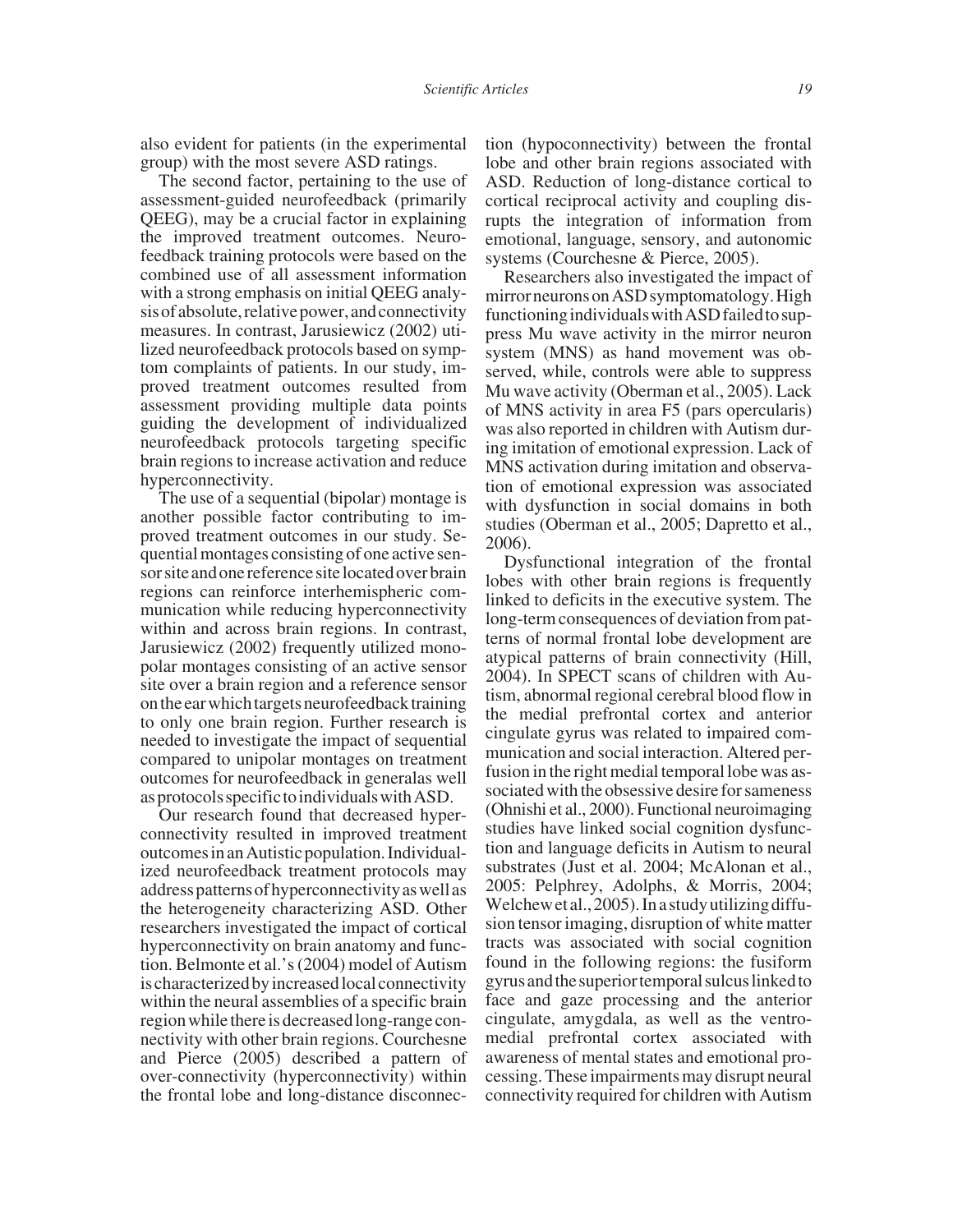to develop appropriate social skills (Barnea-Goraly et al., 2004).

The aforementioned research confirms that patterns of cortical connectivity have a substantial impact on the social, emotional, and cognitive function of individuals with ASD. Assessment-guided neurofeedback (primarily QEEG) targets brain regions to alter neural connectivity patterns. We have shown that regions of hyperconnectivity can be reduced and that this leads to therapeutic outcomes. Further research should be pursued to investigate the possibility of enhancing connectivity in other, more disconnected, brain regions.Coherence is analogous to the squared correlation coefficient between a pair of EEG waveforms, represented by the temporal voltage oscillations in each waveform.Thesignalsarenormalizedovertheentire record to minimize the influence of signal amplitudes and, thereby, emphasize the relationship between the pair of EEG profiles (Bendat & Piersol, 1980). The exact equation for such a calculation can be found in Bendat and Piersol (1980) Equation 3.43.

Coherence anomalies have been associated with drug resistant epilepsy and mild closed head injury. QEEG-guided coherence training is a form of neurofeedback that has been successfully employed to normalize abnormal QEEG coherence in patients with mild closed head injury and to reduce seizures in refractory epilepsy (Walker, Norman, & Weber, 2002; Walker, 2003).

Treatment goals are based on coherence anomalies identified by QEEG analysis. Increased focal power in a frequency band or increased coherence between brain regions may be downtrained while deficient focal power or decreased coherence between brain regions may be uptrained (Walker, Norman, & Weber, 2002; Walker, 2003: Walker & Kozlowski, 2005). The promising results demonstrated with QEEG-guided coherence training warrant further research with other populations characterized by coherence anomalies such as those with ASD.

In regard to the limitations of our study, the subjects consisted of a selected pool of patients in the experimental group and a wait-list control group. When treatment is selected by patients (via parents), there is the potential for selection bias to interact with the treatment effect.

Therefore, randomized assignment of treatment and control groups is needed to confirm that there was no interaction between the treatment effect and subject selection. In addition, comparisonwithanalternativetreatmentgroup would further establish the efficacy of neurofeedback. Long-term follow-up would be beneficial to demonstrate that positive treatment outcomesare maintainedover timeand we plan to include follow-up findings in future research.

In light of the findings of this study and others regarding the links between cortical connectivity patterns, reduced cerebral blood flow, and executive, behavioral, as well as emotional/social functioning, it would be beneficial for future research to further investigate interhemispheric connectivity (left vs. right hemisphere) comparisons as well as intrahemispheric connectivity between the frontal, temporal, central, parietal, and occipital lobes in Autism and other conditions. Further analysis of the QEEG data will provide information regarding neurophysiological changes that occur as a result of neurofeedback, and we intend to include these findings in future research. In addition, the specificity of neurofeedback treatment protocols for ASD may be enhanced by identifying the effect of: unipolar and sequential montages, levels of absolute and relative power for delta, theta, alpha, and beta activity associated with specific brain regions, as well as exploring whether neurofeedback can alter activity in the mirror neuron system. It would also be advantageous to further explore the impact of assessment-guided neurofeedback on domains of executive, emotional, and behavioral function for groups of individuals with varying functional levels of ASD (i.e., Severe vs. Moderate or Mild) in studies utilizing randomized control groups. Ultimately, clear demonstration of the impact of neurofeedback on the symptoms of autistic disorders requires a randomized controlled trial that is placebo controlled.

## REFERENCES

Adams, J.B. & Holloway, C. (2004). Pilot study of a moderate dose multivitamin/mineral supplement for children with autistic spectrum disorder. The Journal of Alternative and Complementary Medicine, 10(6), 1033-1039.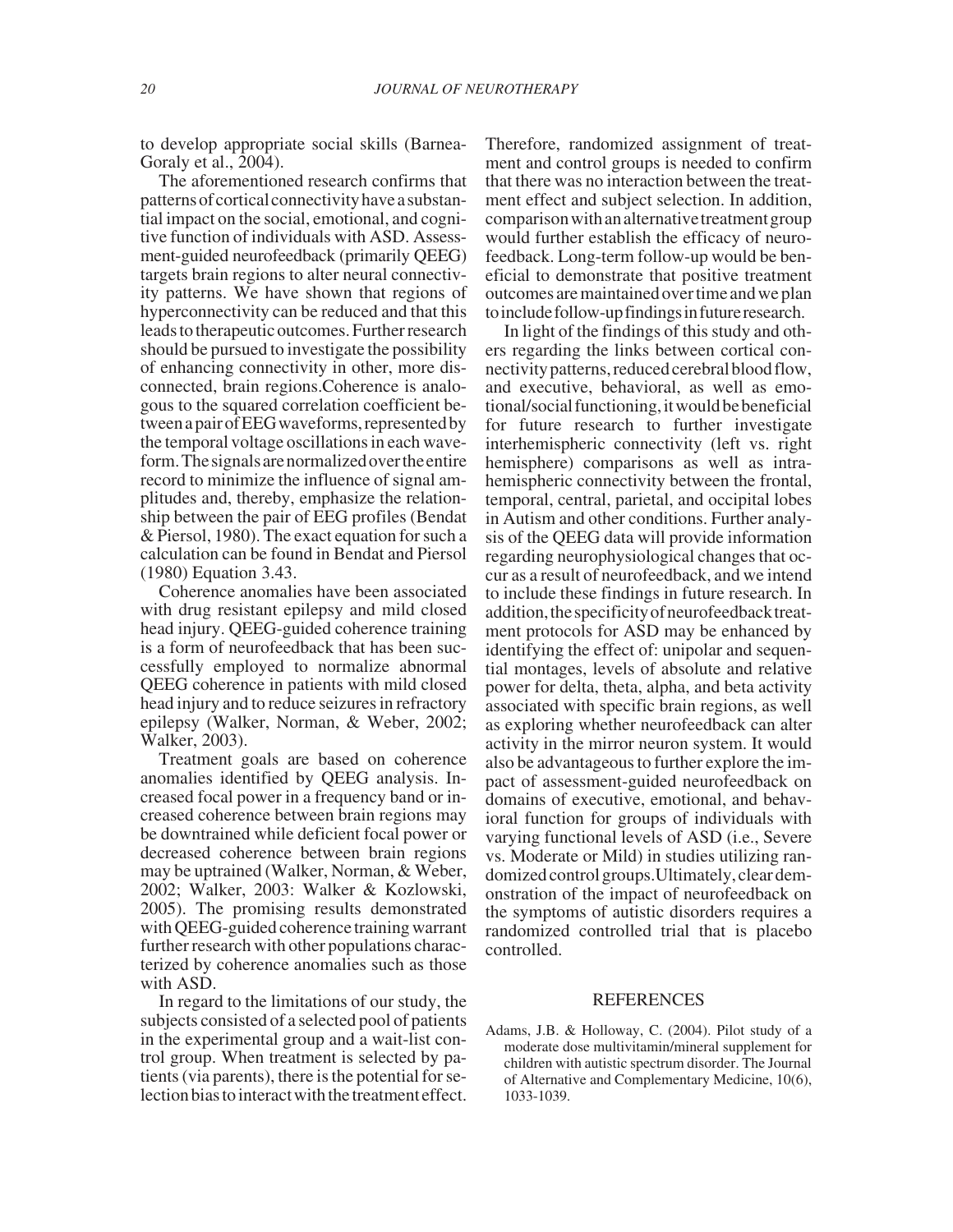- American Psychiatric Association (1994). Diagnostic and statistical manual of mental disorders, fourth edition. Washington, DC: Author.
- Association for Applied Psychophysiology & Biofeedback (2006). Efficacy: How we rate theefficacy of our treatments or how to know if our treatments actually work. Retrieved February 22, 2006 from http:// www.aapb.org/i4a/pages/index.cfm?pageid = 3336
- Asperger, H. (1991). "Autistic psychopathy" in childhood. In Frith (Ed. and Trans.). Autism and asperger's syndrome (pp. 37-92). Cambridge, UK: Cambridge University Press (Original work published 1944).
- Attwood, T. (1998). Asperger's syndrome: A guide for parents and professionals. London, England: Jessica Kingsley Publishers.
- Barnea-Goraly, N., Kwon, H., Menon, V., Eliez, S., Lotspeich, L., & Reiss, A.L. (2004). White matter structure in autism: Preliminary evidence from diffusion tensor imaging. Biological Psychiatry, 55, 323-326.
- Baron-Cohen, S. (2004). The cognitive neuroscience of Autism. Journal of Neurology, Neurosurgery & Psychiatry, 75, 945-948.
- Belmonte, M.K., Allen, G., Beckel-Mitchener, A., Boulanger, L.M., Carper, R.A., & Webb, S.J. (2004). Autism and abnormal development of brain connectivity. The Journal of Neuroscience, 24(42), 9228-9231.
- Bendat, J.S. and Piersol, A.G. (1980). Engineering applications of correlation and spectral analysis. New York: John Wiley and Sons.
- Blaxill, M.F. (2004). What's going on? The question of time trends in autism. Public Health Reports,119, 536-551.
- Bradstreet, J., Geier, B.A., Kartzinel, J.J., Adams, J.B., & Geier, M.R. (2003). A case-control study of mercury burden in children with autistic spectrum disorders. Journal of American Physicians and Surgeons, 8(3), 76-79.
- Carmen, J.A. (2004). Passive infrared hemoencephalography: Four years and 100 migraines. Journal of Neurotherapy, 8(3), 23-51.
- Chez, M.G., Buchanan, C.P., Aimonovitch, M.C., Becker, M., Schaefer, K., Black, C., et al. (2002). Double-blind, placebo-controlled study of L-carnosine supplementation in children with autistic spectrum disorders. Journal of Child Neurology, 17, 833-837.
- Coben, R., Carmen, J., & Falcone, A. (2005a, September). Advances in infrared imaging. Presented at the 13th Annual Conference of the International Society of Neuronal Regulation, Denver Colorado.
- Coben, R. (2005b, September). Assessment-guided neurofeedback for autistic spectrum disorder. Presented at the 13th Annual Conference of the International Society of Neuronal Regulation, Denver Colorado.
- Coben, R. (2005c, September). Passive infrared hemoencephalography for traumatic brain injury. Presented at the 13th Annual Conference of the International Society of Neuronal Regulation, Denver Colorado.
- Committee on Children with Disabilities (2001). Technical report: The pediatrician's role in the diagnosis and management of autistic spectrum disorder in children. Retrieved October 24, 2006 from http:// pediatrics.aappublications.org/cgi/content/full/107/ 5/e85
- Courchesne, E. & Pierce, K. (2005). Why the frontal cortex in autism might be talking only to itself: Local over-connectivity but long-distance disconnection. Current Opinion in Neurobiology, 15, 225-230.
- Cowan, J. & Markham, L. (1994, March). EEG Biofeedback for the attention problems of autism: A case study. Presented at the Annual Meeting of the Association for Applied Psychophysiology and Biofeedback.
- Dapretto, M., Davies, M.S., Pfeifer, J.H., Scott, A.A., Sigman, M., Bookheimer, S.Y., et al. (2006). Understanding emotions in others: Mirror neuron dysfunction in children with autism spectrum disorders. Nature Neuroscience, 9(1), 28-30.
- Delis, D.C., Kaplan, E., & Kramer, J.H. (2001). Delis-Kaplan executive function system. San Antonio, TX: PsychCorp.Deymed Diagnostic (2004). TruScan 32 Specifications. Retrieved March 24, 2006 from http://www.deymed.com/truscan32.asp
- FLIR Systems (2006). ThermoVision A20M Infrared Camera. Retrieved October 23, 2006 from http:// www.flirthermography.com/cameras/specs\_pop.asp? camera\_ $id = 1033$
- Gardner, M.F. (1983). Expressive One-Word Picture Vocabulary Test Manual. Novato, California:Academic Therapy Publications.
- Gardner, M.F. (1990). Expressive One-Word Picture Vocabulary Test-Revised Manual. Novato, California: Academic Therapy Publications.
- Gilliam, J.E. (1995). Gilliam Autism Rating Scale Examiner's Manual. Austin, Texas: Pro-Ed
- Gilliam, J.E. (2001). Gilliam Asperger's Disorder Scale Examiner's Manual. Austin, Texas: Pro-Ed.
- Gioia, G.A., Isquith, P.K., Guy, S.C., & Kenworthy, L. (2000). Behavior Rating Inventory of Executive Function. Lutz, FL:.Psychological Assessment Resources, Inc.
- Grass SafeLead (2006). Genuine Grass Precious Metal Recording Electrodes: SafeLead. Retrieved October 23, 2006 from http://www.grasstechnologies.com/
- Green, V.A., Pituch, K.A., Itchon, J., Choi, A., O'Reilly, M., & Sigafoos, J. (2006). Internet survey of treatments used by parents of children with autism. Research in Developmental Disabilities, 27, 70-84.
- Hamilton, L. (2000). Facing autism: Giving parents reasons for hope and guidance for help. Colorado Springs, Colorado: WaterBrook Press.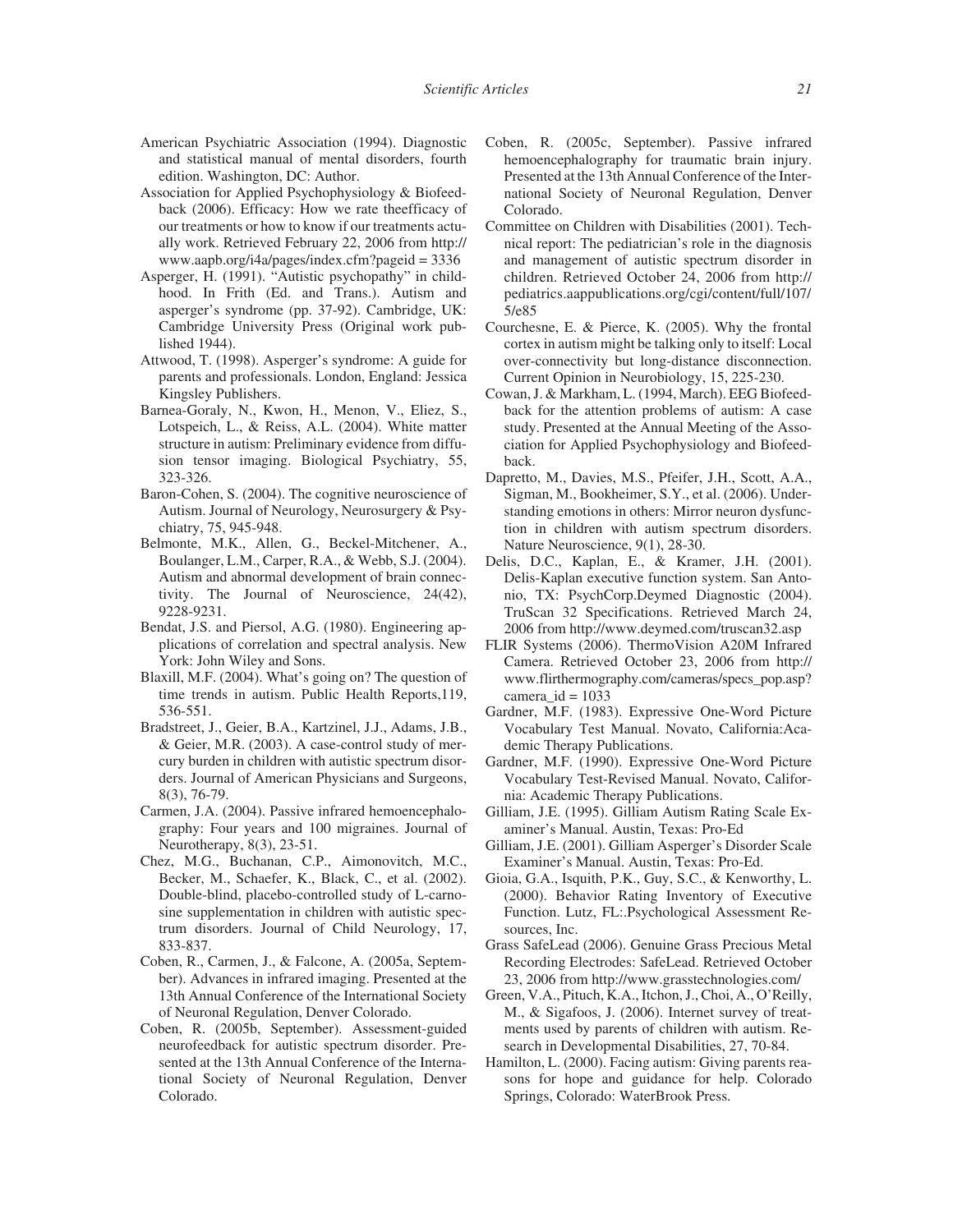- Hill, E.L. (2004). Executive dysfunction in autism. Trends in Cognitive Sciences, 8(1), 26-32.
- Holmes, A. (2001). Autism treatments: Chelation of mercury. Retrieved November 2, 2005 from http:// www.healing-arts.org/children/holmes.htm
- Hudspeth, W.J. (1999). NeuroRep QEEG Analysis and Report System (Version 4.0) [Computer Software]. Los Osos, CA: Grey Matter Inc.
- Jarusiewicz, B. (2002). Efficacy of neurofeedback for children in the autistic spectrum: A pilot study. Journal of Neurotherapy, 6(4), 39-49.
- John, E.R., Prichep, L., Fridman, J., & Easton, P. (1988). Neurometrics: Computer-assisted differential diagnosis of brain dysfunction. Science, 239, 162-169.
- Just, M.A., Cherkassy, V.L., Keller, T.A., & Minshew, N.J. (2004). Cortical activation and synchronization during sentence comprehension in high-functioning autism: Evidence of underconnectivity. Brain, 127(8), 1811-1821.
- Kanner, L. & Eisenberg, L. (1956). Early infantile autism 1943-1955. American Journal of Orthopsychiatry, 26, 55-65.
- Kirby, D. (2005). Evidence of harm: Mercury in vaccines and the autism epidemic: A medical controversy. New York: St. Martin's Press.
- Korkman, M., Kirk, U., & Kemp, S. (1998). A Developmental Neuropsychological Assessment Manual. San Antonio, TX: The Psychological Corporation.Lachar, D. & Gruber, C.P. (2001). Personality Inventory for Children, second edition. Los Angeles, CA:Western Psychological Services.
- Larson, S.L., Buethe, E., & Vitali, G. (1990). Comprehensive Test of Visual Functioning. East Aurora, New York: Slosson Educational Publications, Inc.
- Lezak, M.D. (1995). Neuropsychological assessment, third edition. New York: Oxford University Press.
- Linden, M., Habib, T., & Radojevic, V. (1995). A controlled study of the effects of EEG biofeedback on cognition and behavior of children with attention deficit disorder and learning disabilities. Biofeedback and Self-Regulation, 21, 35-50.
- Lubar, J.F., Swartwood, M.O., Swartwood, J.N., & O'Donnell, P.H. (1995). Evaluation of the effectiveness of EEG training for ADHD in a clinical setting as measured by TOVA scores, behavioral ratings, and WISC-R performance. Biofeedback & Self-Regulation, 20(1), 83-99.
- McAlonan, G.M., Cheung, V., Cheung, C., Suckling, J., Lam, G.Y., Tai, K.S., et al. (2005).Mapping the brain in autism: A voxel-based MRI study of volumetric differences and intercorrelations in autism, Brain, 128 (Pt2), 268- 276.
- McCandless, J. (2005). Children with starving brains: A medical treatment guide for autism spectrum disorder. Putney, VT: Bramble Books.
- Medical Research Council (2001). Medical Research Council Review of Autism Research: Epidemiology and causes. Retrieved October 23, 2006 from http://

www.mrc.ac.uk/Utilities/Documentrecord/index.htm?  $d = MRC002394$ 

- Meyers, J.E. & Meyers, K.R. (1995). Rey Complex Figure Test and Recognition Trial Professional Manual. Odessa, Florida: Psychological Assessment Resources, Inc.
- Monastra, V.J. (2005). Electroencephalographic biofeedback (neurotherapy) as a treatment for attention deficit hyperactivity disorder: Rationale and empirical foundation. Child and Adolescent Psychiatric Clinics of North America, 14, 55-82.
- Monastra, V.J., Lynn, S., Linden, M., Lubar, J.F., Gruzelier, J., & LaVaque, T.J. (2005). Electroencephalographic biofeedback in the treatment of attention-deficit/hyperactivity disorder. Applied Psychophysiology and Biofeedback, 30(2), 95-114.
- NeuroCybernetics Inc. (2006). Specific EEGer Technical Parameters. Canoga Park, CA: NeuroCybernetics, Inc.
- NxLink (2001). Neurometric analysis system. Richland, WA: NxLink Ltd.
- Oberman, L.M., Hubbard, E.M., McCleery, J.P, Altschuler, E.L., Ramachandran, V.S., & Pineda, J.A. (2005). EEG evidence for mirror neuron dysfunction in autism spectrum disorders. Cognitive Brain Research, 24(2), 190-198.
- Ohnishi, T., Matsuda, H., Hashimoto, T., Kunihiro, T., Nishikawa, M., Uema, T., et al. (2000).Abnormal regional cerebral blood flow in childhood autism. Brain, 123(9), 1838-1844.
- Pelphrey, K., Adolphs, R., & Morris, J.P. (2004). Neuroanatomical substrates of social cognition dysfunction in autism. Mental Retardation and Developmental Disabilities Research Reviews,10, 259-271.
- Reichelt, K. & Knivsberg, A.M. (2003, October). Why use the gluten-free and casein-free diet in autism and what the results have shown so far: Peptides and autism. Presented at the Defeat Autism Now Conference, Portland, Oregon.
- Research Units on Pediatric Psychopharmacology Autism Network (2005a). Risperidone treatment of autistic disorder: Longer-term benefits and blinded discontinuation after 6 months. American Journal of Psychiatry, 162(7), 1361-1369.
- Research Units on Pediatric Psychopharmacology Autism Network (2005b). Randomized, controlled, crossover trial of methylphenidate in pervasive developmental disorders with hyperactivity. Archives of General Psychiatry, 62(11), 1266-1274.
- Rimland, B. (2005). Parent ratings of behavioral effects of biomedical interventions Retrieved October 23, 2006 from http://www.autismwebsite.com/ari/treatment/form34q.htm
- Rimland, B. & Edelson, S.M. (2000). Autism treatment evaluation checklist (ATEC). Retrieved October 23, 2006 from http://www.autismeval.com/ari-atec/ report1.html
- Roberts, W., Weaver, L., Brian, J., Bryson, S., Emelianova, S., Griffiths, A.M., et al. (2001). Re-